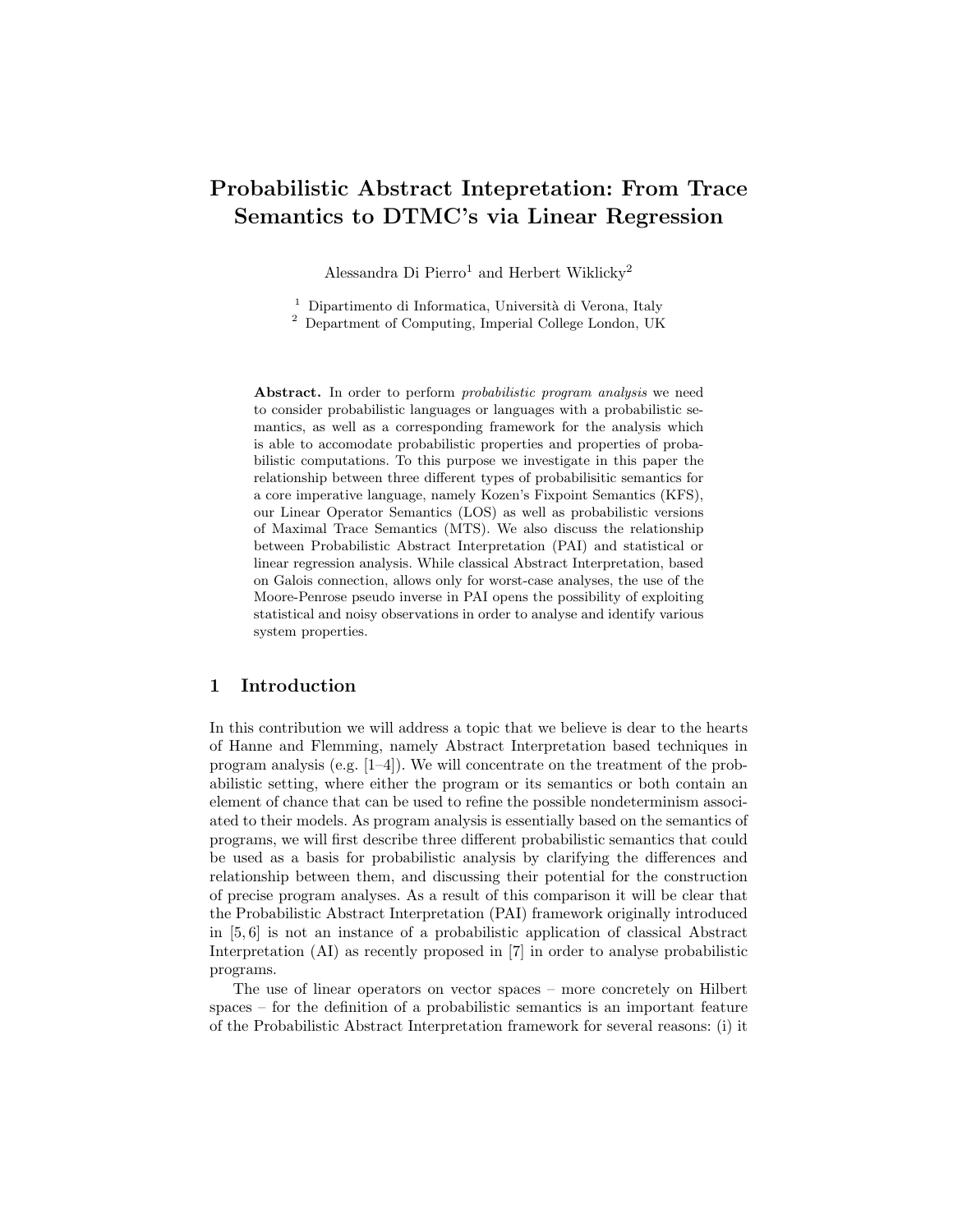provides us with a well-defined notion of generalised inverse that enjoys properties similar to the concretisation/abstraction functions in the Galois connection framework; (ii) it allows us to exploit a well-defined metric (the Euclidean distance) in order to achieve quantitative results for our static analyses; (iii) it is an appropriate setting where statistical models can be used to enhance the power of static analysis techniques with information gathered via observations.

While we have variously addressed the first two points in our previous work, the potentiality of probabilistic abstract interpretation for performing a kind of statistical program analysis was never completely explored before. As another result we will show in this paper that, contrary to the typical computer scientist approach that constructs observations from models, it is sometimes useful to define a model starting from observations, as typically done in statistics. To this end, the particular notion of generalised inverse defining Probabilistic Abstract Interpretation – namely the Moore-Penrose pseudo-inverse [8–10] – makes it very natural to use statistical techniques such as linear regression [11, 10] for constructing abstractions that are as close as possible to the actual system with respect to the observed behaviour of the system.

# 2 Probabilistic Semantics

There exist a number of proposals for probabilistic languages. These can be based on procedural languages, e.g. [12–14], functional ones, e.g. [15–17], but also declarative ones, like [5, 18]. Besides this there is also a substantial work in probabilistic process algebras [19, 20]. It would be impossible to discuss or even to mention all these approaches here in detail, so we will only concentrate on a small (core) procedural language as it can be found already, for example, in [12] to which we will refer as pWhile.

Similarly, a number of approaches have been proposed to defining a semantics for probabilistic programs, not least in order to allow for some form of static program analysis. Usually, it is straightforward to define an operational semantics for a probabilistic extension of a deterministic language; this can be achieved for example by replacing the original (unlabelled) transition relation of an SOS semantics with a weighted version, where the weights represent the probabilities associated with random choices or assignments. Some arguably more useful kinds of semantics are, for example, Kozen's Fixed-Point Semantics (KFS) [12], the Linear Operator Semantics (LOS) introduced by the authors in [21], and the probabilistic Maximal Trace Semantics (MTS) of [7]. We will concentrate in the following on these three models but again stress that many other approaches exist, which are based e.g. on domain theory  $[22-24]$ , weakest preconditions  $[25]$ , 26], and the 'monadic' approach in [16, 27].

#### 2.1 A Probabilistic Language

The syntax of the language we consider is a straightforward extension of an imperative language with a probabilistic assignment " $x$  ?=  $\rho$ " where  $\rho$  represents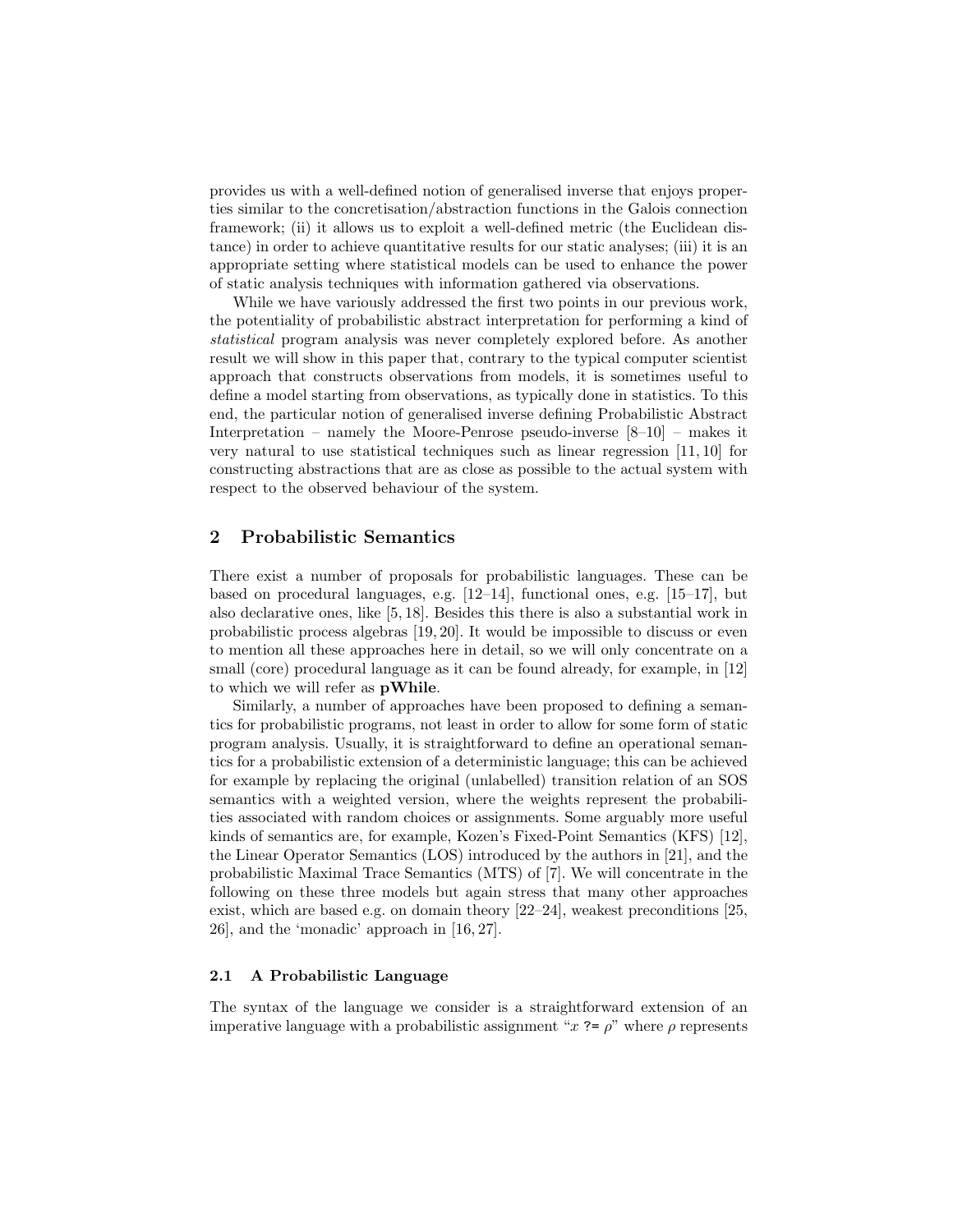a probability distribution on the values of  $x$ . We denote distributions as a set of pairs  $\{\langle v_i, p_i \rangle\}_i$  which indicate that a constant value  $v_i$  has probabilities  $p_i$ . As usual we require that  $p_i > 0$  (tuples with probability  $p_i = 0$  are omitted) and  $\sum_i p_i = 1$ ; these probabilities are all constant, i.e. we do not consider here dynamical changes of distributions. For so-called sub-probability distributions we require only  $\sum_i p_i \leq 1$ .

The syntax of statements is given below. We also provide a labelled version of this syntax (cf. [4]) in order to be able to refer to certain program points in a program analysis context. For details on expressions  $f(x_1, \ldots, x_n)$  (also sometimes denoted simply by  $e$ ) etc. we refer to e.g. [4, 14].

| $S ::=$ skip                      | $S ::= [skip]^{\ell}$                  |
|-----------------------------------|----------------------------------------|
| x := $f(x_1,,x_n)$<br>x ?= $\rho$ | $[x := f(x_1, , x_n)]^{\ell}$          |
|                                   | $[x \rightarrow e]$                    |
| $S_1; S_2$                        | $S_1; S_2$                             |
| if $b$ then $S_1$ else $S_2$ fi   | if $[b]^\ell$ then $S_1$ else $S_2$ fi |
| while $b$ do $S$ od               | while $[b]^\ell$ do $S$ od             |

It would also be possible to allow for a probabilistic choice construct of the form "choose  $p_1 : S_1$  or  $p_2 : S_2$  ro", but in order to keep things simple we omit it in our treatment; this statement can be implemented, for example, as c ?=  $\rho$ ; if  $c == 0$  then  $S_1$  else  $S_2$  fi with  $\rho = \{ \langle 0, p_1 \rangle, \langle 1, p_2 \rangle \}$ . Further details on the (intuitive and operational) semantics of this language can be found for example in [21, 14, 28].

Though we only deal with constant probabilities in the following we will implicitly always normalise probabilities in a distribution (we cannot assume that a programmer provides the correct probabilities), and we will only allow for rational values (non-rational real values for  $p_i$  raise issues of computability we will avoid). This means that we can also require that the  $p_i$  are integers indicating the probability ratio between different alternatives.

*Example 1.* We will consider the following **pWhile** program as a running example throughout the paper (its labelled version can be found below in Example 5):

```
while true do
     if (x == 1)then x ?= \{\langle 0, p \rangle, \langle 1, 1 - p \rangle\}else x ?= \{\langle 0, 1 - q \rangle, \langle 1, q \rangle\}fi
od
```
This program may be thought of implementing a scheduler in some protocol where  $x \mapsto 0$  and  $x \mapsto 1$  determines which of two processes has, for example, control over a communication channel.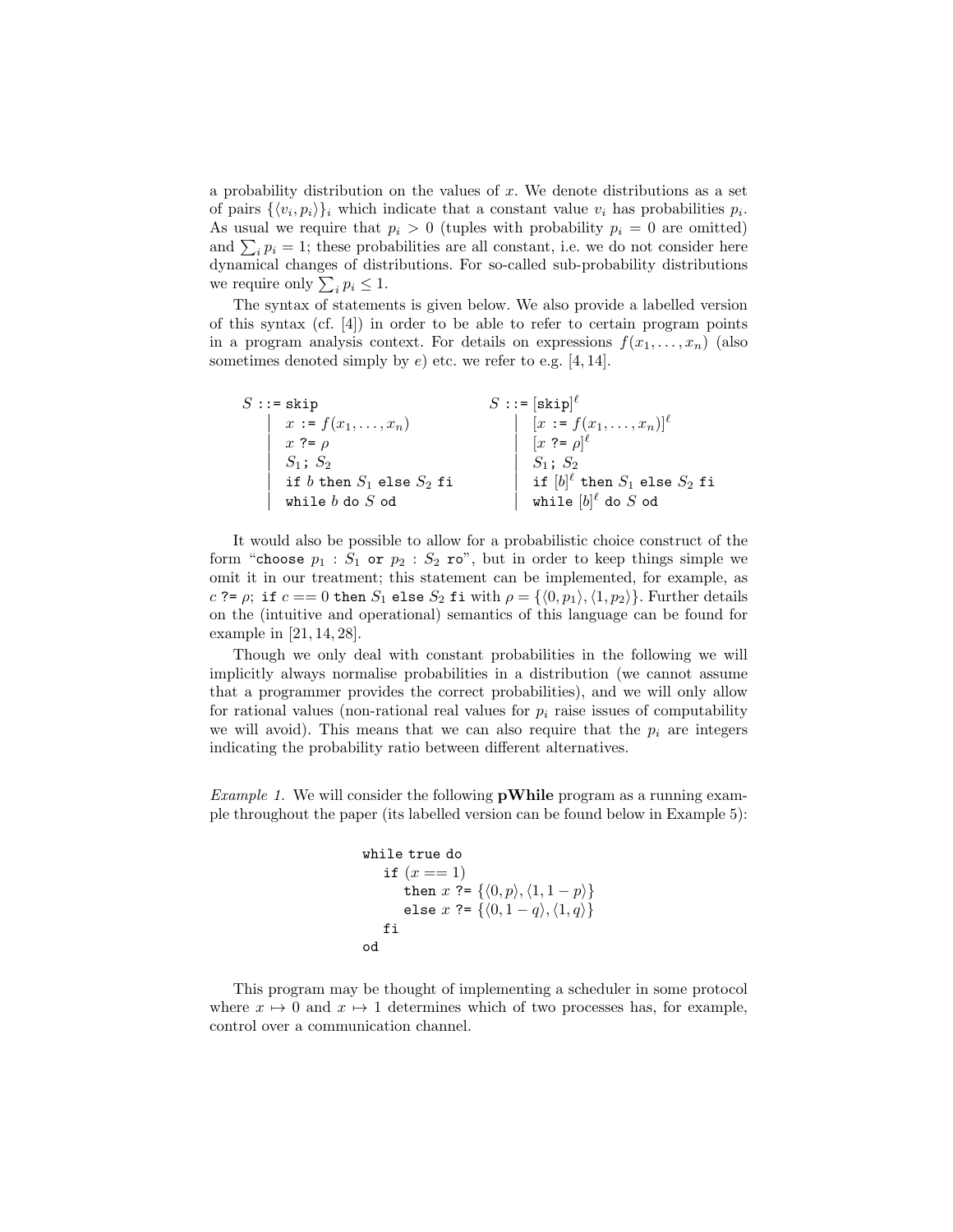For a language extension which allows for a probabilistic choice construct we can implement this basic 'scheduler' directly as:

```
while true do
  if (x == 1)then choose p: x := 0 or 1 - p: x := 1 ro
     else choose 1 - q: x := 0 or q : x := 1 ro
  fi
od
```
Clearly the execution of this program never terminates: a random switching between the state  $x \mapsto 0$  and  $x \mapsto 1$  is performed indefinitely according to the probabilities  $p$  and  $q$ .

In the following we will assume that the state space (and thus the set of configurations) is finite. This makes the treatment substantially simpler as we can avoid topological and measure theoretic details (for which we refer to [28]) and work with just linear algebraic notions instead of functional analytical or operator algebraic ones, cf. [29, 30] etc. This finiteness condition is fulfilled by the example above. It should be noted that the finiteness of the state space however still allows for infinite executions.

#### 2.2 Kozen's Fixed-Point Semantics (KFS)

A well-known denotational semantics for probabilistic programs was introduced by Kozen in the 1980s [12] based on bounded Banach space operators. This is a fixed-point I/O semantics that describes how an input probability distribution (or in general a measure) is transformed into an output sub-probability distribution/measure. It only records contributions of terminating processes. The probabilities of non-terminating, i.e. infinite, computations "gets lost" so the final outcome is no longer normalised or a full probability distribution/measure. As a consequence the semantics of all non-terminating processes is the same (cf. also [28]).

Kozen's language in [12] has no probabilistic choices but only random assignments. It is thus only the random assignment which introduces an element of chance into the execution of a program. However, as discussed before, the two constructs can simulate each other.

From a conceptual point of view, probabilistic choices (or random assignments) are in fact not even part of the actual executions of a program in this setting. Instead all possible choices are made beforehand [12, Section 3.2.2,p336]. Before the execution of a program commences, all later probabilistic choices are already resolved by picking an  $\omega \in \Omega$  where  $(\Omega, \mathcal{E}, \mu)$  is an appropriate measure space (with  $\mathcal E$  the  $\sigma$ -algebra of measurable events and  $\mu$  a probability measure). The semantics of a program is then parametric in this event or scenario  $\omega$  which determines the probability that the otherwise deterministic execution of a program may effectively happen.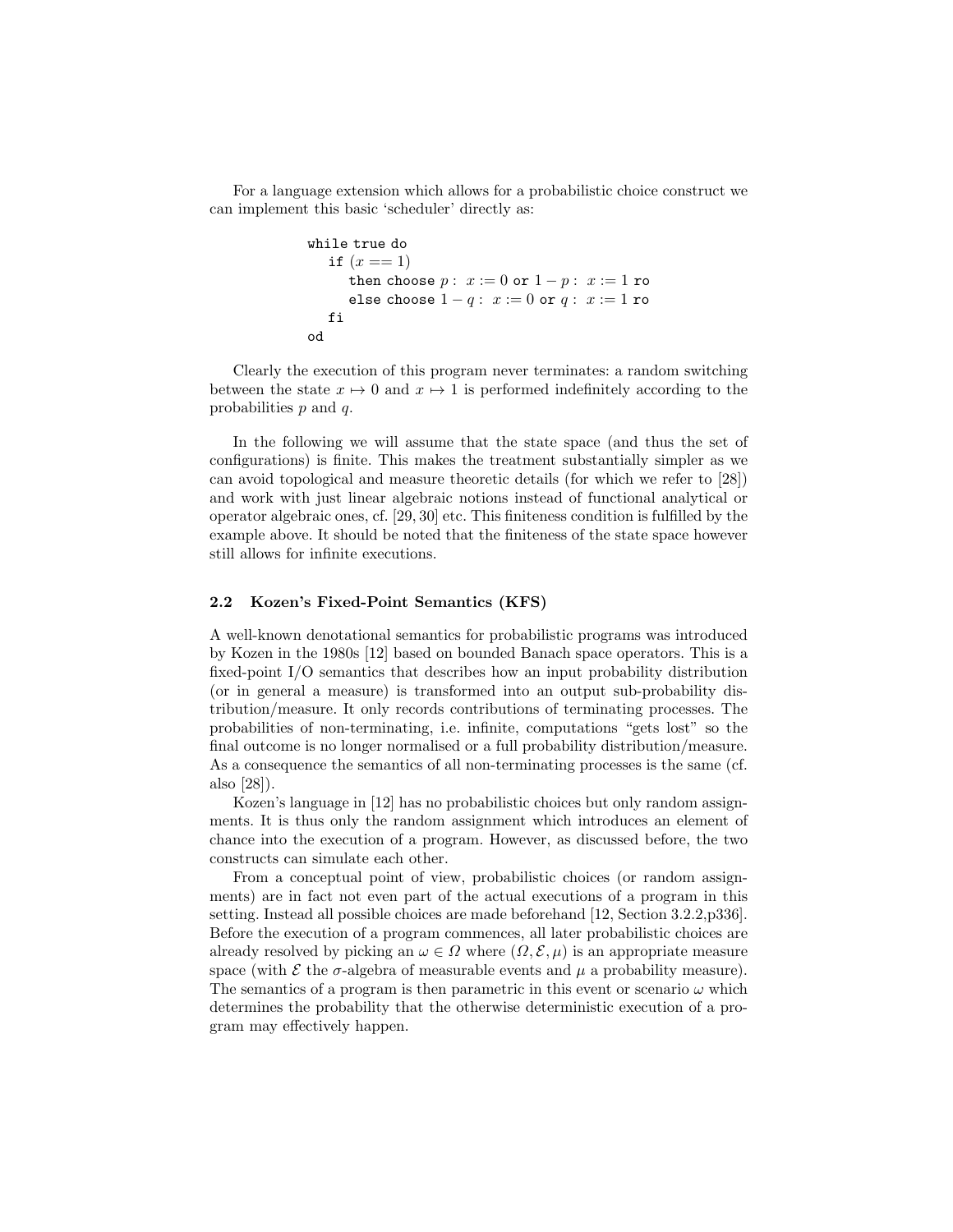Example 2. Consider the following simple program:

$$
x\,\mathrel{?}=\{\langle 0,\frac{1}{3}\rangle,\langle 1,\frac{2}{3}\rangle\};\,\,x\,\mathrel{?}=\{\langle 0,\frac{1}{2}\rangle,\langle 1,\frac{1}{2}\rangle\}.
$$

The minimal event space we need for defining a semantics for this program is  $\Omega = \{0, 1\} \times \{0, 1\}$  and, because this is a finite set, we can take the whole powerset  $\mathcal{E} = \mathcal{P}(\Omega)$  as the  $\sigma$ -algebra of measurable sets. The probability measure of the elements in  $\Omega$  is then:  $\mu(\{(0,0)\}) = \frac{1}{6}, \mu(\{(0,1)\}) = \frac{1}{6}, \mu(\{(1,0)\}) = \frac{1}{3}$ , and  $\mu({(1,1)}) = \frac{1}{3}.$ 

After a scenario  $\omega$  has been picked, the program behaves exactly as one of the following deterministic programs:

```
for \omega = (0,0) we execute "x := 0; x := 0" with probability \frac{1}{6}\frac{1}{6},for \omega = (0, 1) we execute "x := 0; x := 1" with probability \frac{1}{6},
for \omega = (0, 1) we execute x = 0, x = 1 with probability \frac{6}{3},<br>for \omega = (1, 0) we execute x := 1; x := 0, with probability \frac{6}{3},
for \omega = (1, 1) we execute "x := 1; x := 1" with probability \frac{1}{3}.
```
In the Kozen semantics we can identify a state with a distribution on  $\textbf{Value}^n$ , where  $n$  is the number of variables and **Value** is the set of possible values of a variable which we assume here – as said before – to be finite. Thus, a probabilistic state (as a distribution  $\sigma \in \mathcal{D}(\mathbf{Value}^n)$ ) can be seen as a normalised element (in the sense of the 1-norm) in the vector space  $\mathcal{V}(\mathbf{Value}^n)$ . The space  $\mathcal{V}(X)$ , which allows for the representation of distributions as well as sub-distributions on  $X$ , is defined as the set of linear combinations of elements in  $X$ , i.e.

$$
\mathcal{V}(X) = \left\{ \sum_{i} \lambda_i x_i \mid x_i \in X \land \lambda_i \in \mathbb{R} \right\}.
$$

This space is obviously isomorphic to  $\mathbb{R}^{|X|}$  with |X| the cardinality of X. Vector addition and scalar product are defined pointwise. We can identify  $x_i \in X$ with the base vectors of  $\mathcal{V}(X)$  and any element in  $\mathcal{V}(X)$  with its coordinates, i.e. the tuple  $(\lambda_i)_i$ . This space is equipped with an inner product  $\langle (\lambda_i)_i | (\nu_i)_i \rangle =$  $\sum_i \lambda_i \nu_i$  and various norms, e.g.  $\|(\lambda_i)_i\|_1 = \sum_i |\lambda_i|$  and  $\|(\lambda_i)_i\|_2 = \sqrt{\sum_i |\lambda_i|^2} =$  $\sqrt{\langle (\lambda_i)_i | (\lambda_i)_i \rangle}$ . The choice of one norm or another is nevertheless irrelevant in the finite dimensional case where all norms are equivalent. In fact, the topology on finite dimensional vector spaces is uniquely determined by the algebraic structure, cf. e.g. [31, 1.22].

The Kozen semantics of a program  $P$  is then given by the linear operator  $[P]_{KFS} \in \mathcal{L}(\mathcal{V}(\mathbf{Value}^n))$  where  $\mathcal{L}(X)$  is the set of linear maps **T** on X, i.e.  $\mathbf{T}(x+y) = \mathbf{T}(x) + \mathbf{T}(y)$  and  $\mathbf{T}(\lambda x) = \lambda \mathbf{T}(x)$ :

$$
[\![P]\!]_{KFS} : \mathcal{V}(\mathbf{Value}^n) \to \mathcal{V}(\mathbf{Value}^n),
$$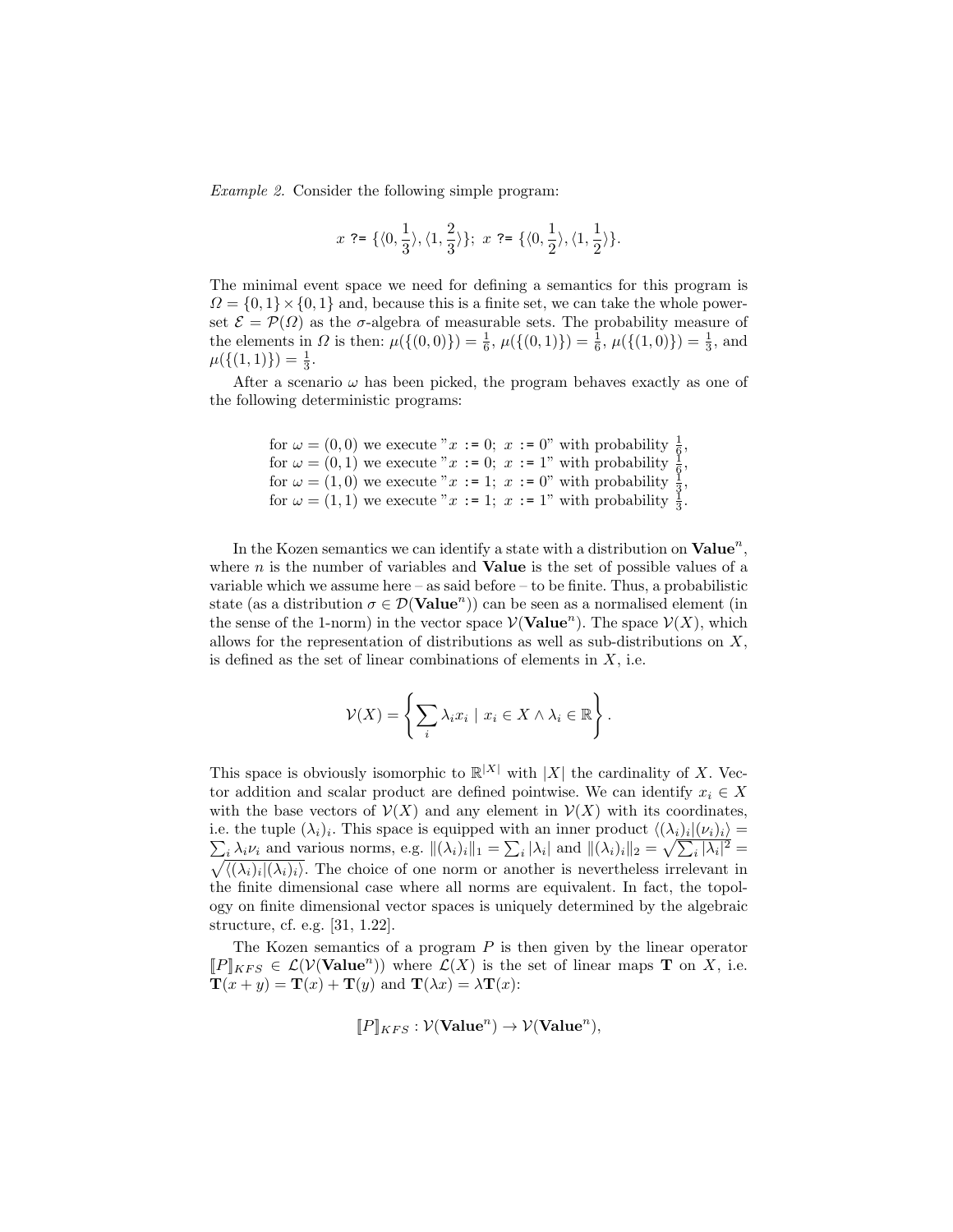which is the solution to the following set of equations:

$$
\begin{aligned}\n[\text{skip}]_{KFS} &= \mathbf{I} \\
[x := f(x_1, \dots, x_n)]_{KFS} &= \mathbf{U}(x \leftarrow f(x_1, \dots, x_n)) \\
[x \stackrel{?}{=} \rho]_{KFS} &= (\sum_c \rho(c)\mathbf{U}(x \leftarrow c)) \\
[S_1; S_2]_{KFS} &= ([S_1]_{KFS} [S_2]_{KFS}) \\
[\text{if } b \text{ then } S_1 \text{ else } S_2 \text{ if } ]_{KFS} &= (\mathbf{P}(b) [S_1]_{KFS} + \mathbf{P}(\neg b) [S_2]) \\
[\text{while } b \text{ do } S \text{ od}]_{KFS} &= (\mathbf{P}(b) [S]_{KFS} [\text{while } b \text{ do } S \text{ od}]_{KFS} + \mathbf{P}(\neg b)).\n\end{aligned}
$$

The operator **I** represents the identity matrix on  $V(\text{Value}^n)$  with  $(I)_{vv} = 1$  and 0 otherwise for  $v = (v_1, \ldots, v_n) \in \mathbf{Value}^n$ . The matrix representation of the test or projection operators **P** is given by a diagonal matrix with  $(\mathbf{P}(b))_{vv} = 1$ if  $b(v)$  holds for  $v \in \mathbf{Value}^n$  and 0 otherwise. Note that  $\mathbf{P}(\mathtt{true}) = \mathbf{I}$  and that  ${\bf P}(\neg b) = {\bf I} - {\bf P}(b)$ . The assignment or update operator U is given by a matrix with entries  $(\mathbf{U}(x_i \leftarrow f(x_1, \ldots, x_n)))_{v,F(v)} = 1$  for all  $v \in \mathbf{Value}^n$  and 0 otherwise, where  $F : \mathbf{Value}^n \to \mathbf{Value}^n$  is defined as

$$
F(v_1,\ldots,v_{i-1},v_i,v_{i+1},\ldots,v_n)=(v_1,\ldots,v_{i-1},f(v_1,\ldots,v_n),v_{i+1},\ldots,v_n).
$$

This definition is equivalent to that given in [12, p339]).

The existence of a solution to these equations is guaranteed in general (i.e. also for infinite state spaces) by the Brouwer-Schauders fixed-point theorem (see e.g. [32, 30]). The least fixed-point can be constructed iteratively via a "superoperator"  $\tau : \mathcal{L}(\mathcal{V}(\mathbf{Value}^n)) \to \mathcal{L}(\mathcal{V}(\mathbf{Value}^n))$  which encodes the above equations and by exploiting the lifted point-wise order on distributions/measures.

It should be noted that for infinite sets Value we need to be more careful with respect to the topology of the state space, e.g. by considering a Banach space like  $\ell_1(\text{Value}^n)$  or the Hilbert space  $\ell_2(\text{Value}^n)$ , cf e.g. [29, 30]. In this case we also need to restrict the space of operators and consider only bounded linear maps in  $\mathcal{B}(\ell_1(\mathbf{Value}^n))$  or  $\mathcal{B}(\ell_2(\mathbf{Value}^n))$ , respectively.

Example 3. Consider again the program  $P$  in Example 1. As no executions of this program will ever terminate, there is no proper (sub-)probability distribution describing the final state. Thus Kozen's semantics, which describes the I/O behaviour, is trivial:

$$
[\![P]\!]_{KFS} = \begin{pmatrix} 0 & 0 \\ 0 & 0 \end{pmatrix} = \mathbf{O}
$$

i.e. the zero operator  $[P]_{KFS} : \mathcal{V}(\{x \mapsto 0, x \mapsto 1\}) \to \mathcal{V}(\{x \mapsto 0, x \mapsto 1\}).$ 

This is also justified by the fixed-point construction described in [12, p341]. The semantics of the statement S given by

if  $(x == 1)$  then  $x$  ?=  $\{\langle 0, p \rangle, \langle 1, 1 - p \rangle\}$  else  $x$  ?=  $\{\langle 0, 1 - q \rangle, \langle 1, q \rangle\}$  fi

forming the body of the loop is easily computed as:

$$
[\![S]\!]_{KFS} = \left(\begin{array}{cc} p & 1-p \\ 1-q & q \end{array}\right),
$$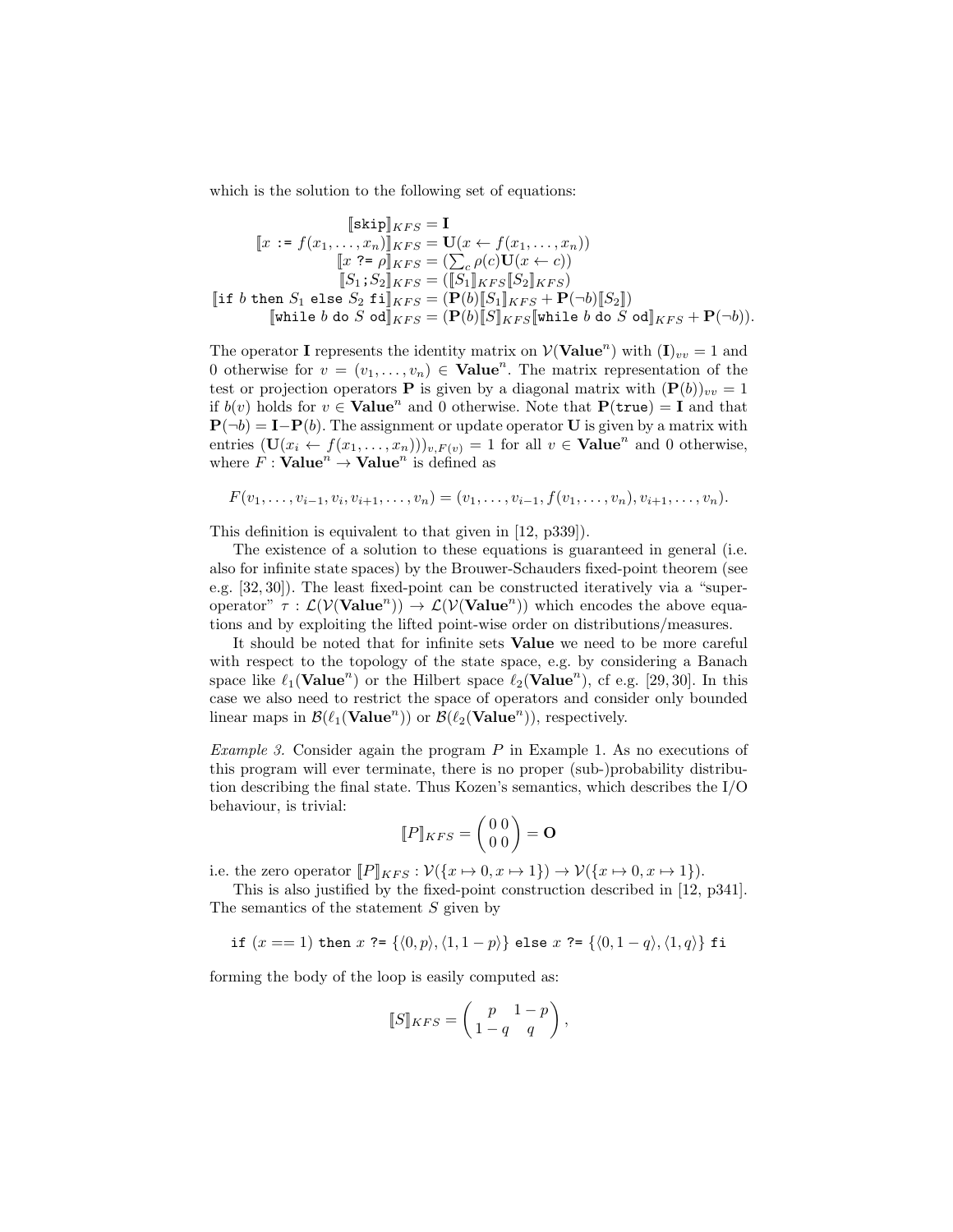but whatever the semantics  $\llbracket S \rrbracket_{KFS}$  of the body of loop is, the Kozen semantics of the whole program  $P$  is the (appropriate) supremum of a sequence of matrices  $\tau^{n}(\mathbf{O})$  with  $n = 1, 2, 3, \ldots$  (starting with the zero matrix **O**):

$$
\tau^{n}(\mathbf{O}) = \sum_{k=0}^{n-1} (\mathbf{P}(\mathbf{true})[S]_{KFS})^{k} \mathbf{P}(\mathbf{false}) = \sum_{k=0}^{n-1} (\mathbf{I}[S]_{KFS})^{k} \mathbf{O} = \mathbf{O}.
$$

That is, for all  $n = 1, 2, 3, ...$  we have  $\tau^n(\mathbf{O}) = \mathbf{O}$  and thus  $[P]_{KFS} = \mathbf{O}$ .

To clarify the notation used in this example: We represent (sub-)distributions (i.e. vectors) as row vectors; the application of an operator or linear map  $\mathbf{T}(x)$ is thus expressed by *post-multiplication*  $x \cdot T$  rather than *pre-multiplication* as it can be found elsewhere (e.g. [12]).

Example 3 describes the situation of a program that does never terminate on all inputs. More interestingly, Kozen's semantics also allows us to model programs that terminate with probability  $0 < p < 1$ , as shown in the following example.

*Example 4.* Consider the programs  $Q, Q'$  and  $Q''$  which incorporate the program P in Example 3:

> if  $(x == 1)$ then  $x := 0$ else P fi  $x := 1;$ if  $(x == 1)$ then  $x := 0$ else P fi x ?=  $\{\langle 0, \frac{1}{2} \rangle, \langle 1, \frac{1}{2} \rangle\}$ if  $(x == 1)$ then  $x := 0$ else P fi

The operator  $[Q]_{KFS}$  of the first program can be easily computed (based on  $[$ [P] $|KFS$  in Example 3). We have the Kozen semantics of the two branches of the if statements:

$$
\llbracket x := 0 \rrbracket_{KFS} = \begin{pmatrix} 1 & 0 \\ 1 & 0 \end{pmatrix} \quad \llbracket P \rrbracket_{KFS} = \begin{pmatrix} 0 & 0 \\ 0 & 0 \end{pmatrix}
$$

as well as for the tests guarding the if statement:

$$
\llbracket x = 0 \rrbracket_{KFS} = \begin{pmatrix} 1 & 0 \\ 0 & 0 \end{pmatrix} \quad \llbracket x = 1 \rrbracket_{KFS} = \begin{pmatrix} 1 & 0 \\ 0 & 0 \end{pmatrix} = \mathbf{I} - \llbracket x = 0 \rrbracket_{KFS}
$$

Thus by the fifth equation in the definition of the KFS (or section (3.3.4) in [12,  $p340$ ) we get:

$$
[\![Q]\!]_{KFS} = [\![x=1]\!]_{KFS}[\![x:=0]\!]_{KFS} + [\![x=0]\!]_{KFS}[\![P]\!]_{KFS} = \begin{pmatrix} 1 & 0 \\ 0 & 0 \end{pmatrix}
$$

This means that if we have an initial state  $\sigma = (p, 1-p)^t$  which describes the fact that the initial value of  $x$  is zero with probability  $p$ , and one with probability  $1-p$ , then  $\sigma$ [Q]<sub>KFS</sub> =  $(p,0)^t$  (where  $\cdot$ <sup>t</sup> denotes the transposition). This is in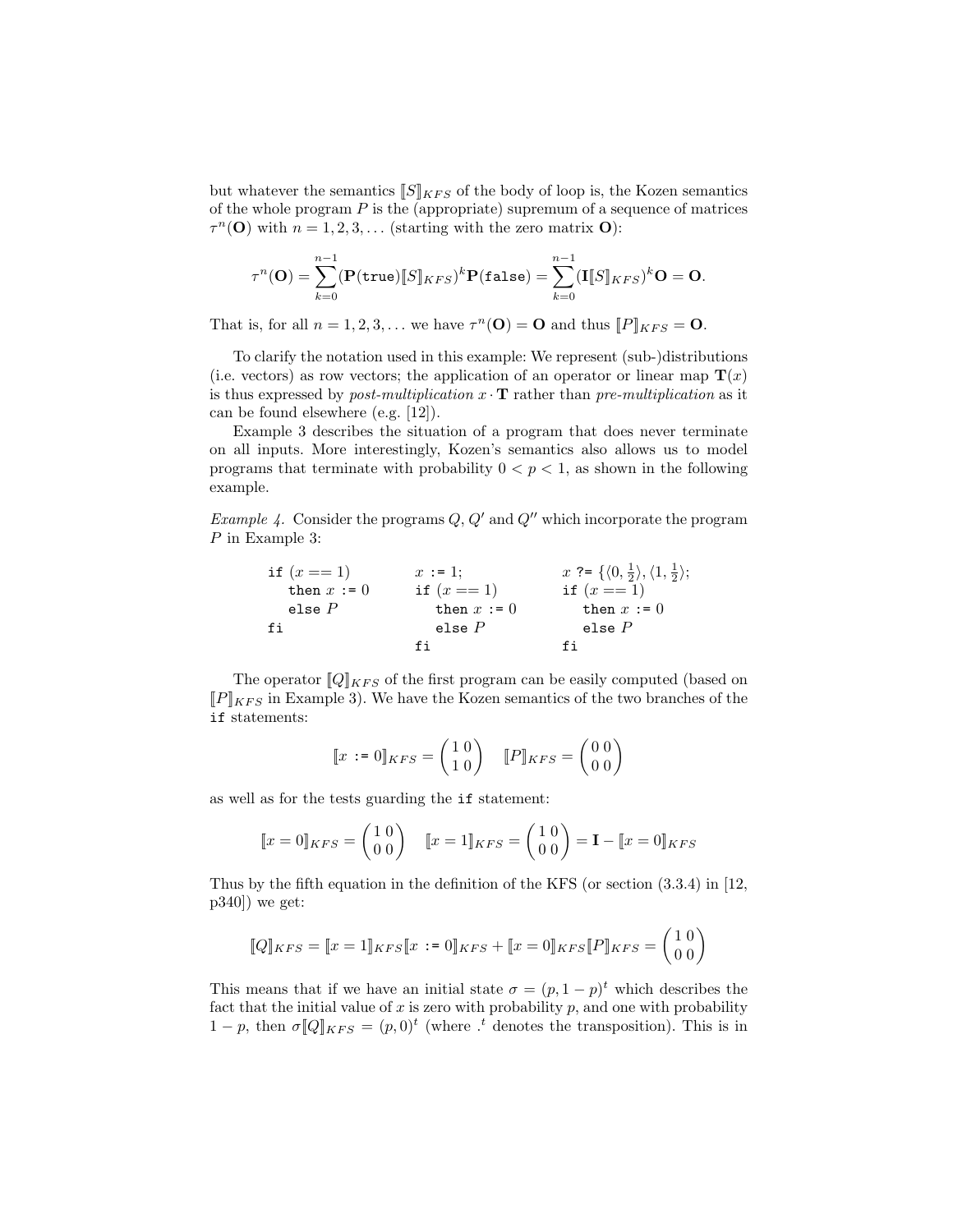general (unless  $p = 1$ ) only a sub-probability distribution expressing the fact that this program will terminate with probability  $p$  with a zero value for  $x$  and that with probability  $1 - p$  we have non-termination.

If we consider instead the second program  $Q'$  then we have

$$
\llbracket x := 1 \rrbracket_{KFS} = \begin{pmatrix} 0 & 1 \\ 0 & 1 \end{pmatrix} \text{ and thus } \llbracket Q' \rrbracket_{KFS} = \llbracket x := 1 \rrbracket_{KFS} \llbracket Q' \rrbracket_{KFS} = \begin{pmatrix} 1 & 0 \\ 1 & 0 \end{pmatrix}
$$

That means that independently of the initial value of  $x$  we always get (i.e. with probability one) a termination and a zero value for x.

Finally, if we consider the program  $Q''$  we get

$$
[\![Q'']\!]_{KFS} = \left(\frac{1}{2}[\![x:=0]\!]_{KFS} + \frac{1}{2}[\![x:=1]\!]_{KFS}\right) [\![Q]\!]_{KFS} = \left(\frac{\frac{1}{2}}{\frac{1}{2}}\frac{0}{0}\right)
$$

Here we terminate (again with the resulting x being zero) with a half probability, independently from the initial value of  $x$ .

#### 2.3 Linear Operator Semantics (LOS)

The Linear Operator Semantics in [21, 28] constructs the generator of a Discrete Time Markov Chain (DTMC) in a syntax directed fashion. Like Kozen's semantics we can represent the LOS as an operator on the vector space of probabilistic states, i.e. in the finite case as a matrix. In the general case of infinite dimensional state spaces, the LOS is defined on Hilbert spaces instead of the Banach spaces used in the Kozen semantics. This difference is however irrelevant in the finite case.

It is possible to obtain the DTMC generator representing the LOS of a program in an unstructured way, simply as a translation of the SOS transition relation (e.g. [5]) into a corresponding (adjacency) matrix. The structured, i.e. syntax directed, approach at the base of LOS is based in particular on a tensor (or Kronecker) product construction "⊗" (cf. e.g. [33, 34] or [21]).

The state space is constructed starting from the classical states, i.e. states that associate concrete values in  $v_i \in$  **Value** to variables  $x_i \in \mathbf{Var} = \{x_1, \ldots, x_n\}.$ The classical state space can therefore be defined as  $State = Var \rightarrow Value$  or equivalently  $\textbf{State} = \textbf{Value}_1 \times \ldots \times \textbf{Value}_n = \textbf{Value}^n$ .

In order to describe the probabilistic state of a computation we consider (probability) distributions over (classical) states again – as in Kozen's construction – as elements in  $V(\text{Value}^n)$ . However, we can use the tensor product operation "⊗" to decompose this probabilistic state space, i.e.  $\mathcal{V}(X \times Y) =$  $\mathcal{V}(X) \otimes \mathcal{V}(Y)$  and represent probabilistic states thus as elements in  $\mathcal{V}(\mathbf{Value}^n) =$  $\mathcal{V}(\mathbf{Value}_1) \otimes \mathcal{V}(\mathbf{Value}_2) \otimes \ldots \otimes \mathcal{V}(\mathbf{Value}_n) = \mathcal{V}(\mathbf{Value})^{\otimes n}.$ 

The LOS is based on the labelled version of the syntax of pWhile. This means that we can record not only the values of all variables but also the current point in the program we are executing, the "program counter" value. That means that the state space of the corresponding DTMC are (probabilistic) configurations which also contain information about the current label, i.e. with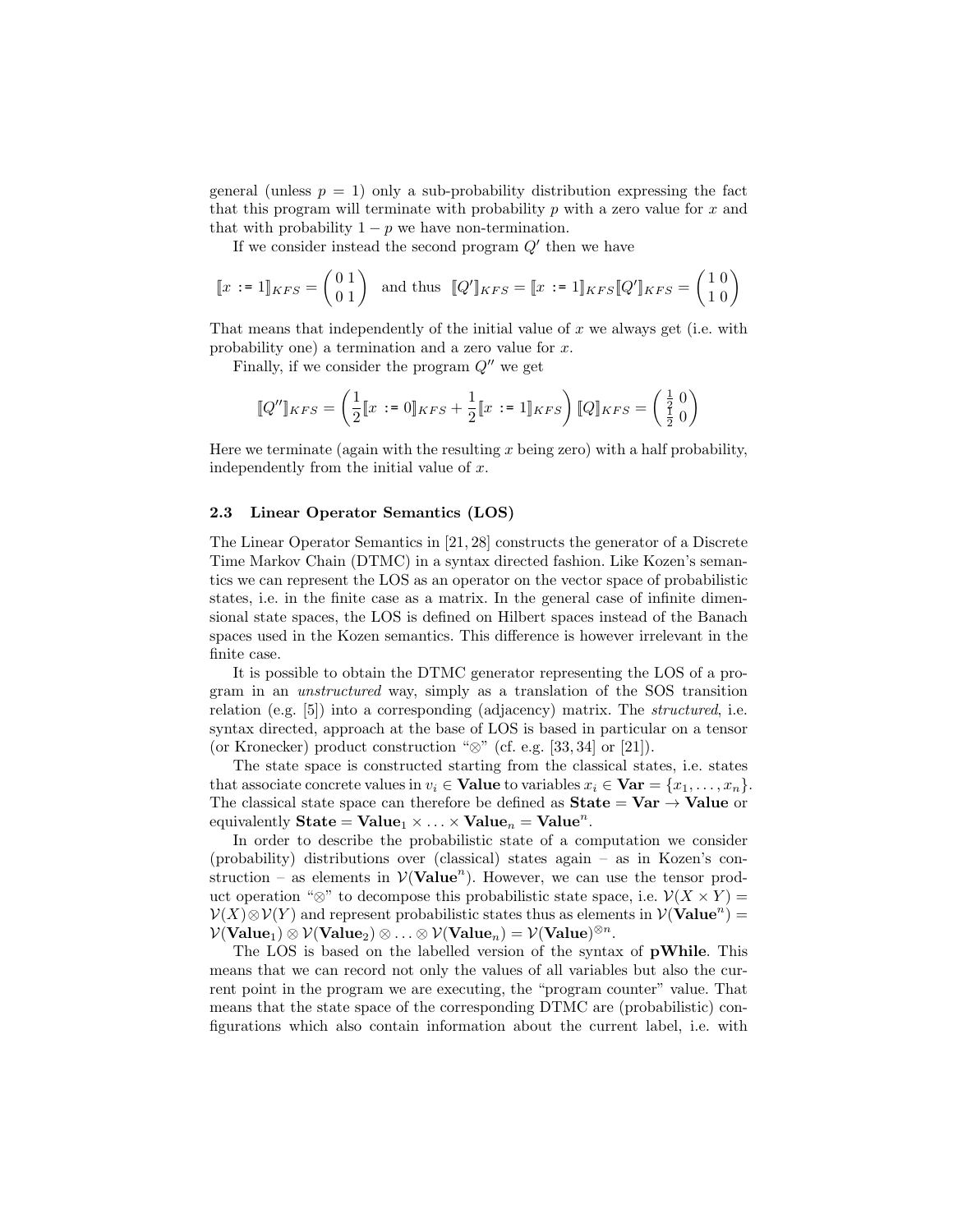Conf = State × Label we consider distributions in  $\mathcal{D}(\text{Conf}) \subseteq \mathcal{V}(\text{Conf})$  =  $\mathcal{V}(\textbf{State}) \otimes \mathcal{V}(\textbf{Label}) = \mathcal{V}(\textbf{Value})^{\otimes n} \otimes \mathcal{V}(\textbf{Label}).$ 

The LOS,  $[P]_{LOS}$ , of a program P is constructed by means of a set,  ${P}_{RLOS}$ which associated to a program  $P$  is a set of linear operators which describe local changes (at individual labels). From  ${P}_{LOS}^{\text{P}}$  we can construct the DTMC generator  $[P]_{LOS}$  then as an operator

$$
[\![P]\!]_{LOS} : \mathcal{V}(\mathbf{Value}^n) \otimes \mathcal{V}(\mathbf{Label}) \rightarrow \mathcal{V}(\mathbf{Value}^n) \otimes \mathcal{V}(\mathbf{Label})
$$

or simply  $[P]_{LOS} \in \mathcal{L}(V(\text{Conf}))$ . We obtain it by combining all the individual effects which are described in  ${P}_{LOS}$ :

$$
[\![P]\!]_{LOS}=\sum \{\!\!\{P\}\!\!\}_{LOS}=\sum \{\mathbf{G}\mid \mathbf{G}\in \{\!\!\{P\}\!\!\}_{LOS}\}.
$$

The  ${S}$ <sub>LOS</sub> associated to a statement S is given by a set of global and local operators, i.e.  $\{.\}_{LOS} : \mathbf{Stmt} \rightarrow \mathcal{P}(\Gamma \cup \Lambda)$ . Global operators are linear operators on  $\mathcal{V}(\mathbf{Conf})$  i.e.  $\Gamma = \mathcal{L}(\mathcal{V}(\mathbf{Value}^n) \otimes \mathcal{V}(\mathbf{Label})) = \mathcal{L}(\mathcal{V}(\mathbf{Conf})),$  and local operators are pairs of operators on  $\mathcal{V}(\textbf{State})$  and labels  $\ell \in \textbf{Label}$ , i.e.  $\Lambda = \mathcal{L}(\mathcal{V}(\mathbf{Value}^n)) \times \mathbf{Label}.$ 

Global operators are providing information about how the computational state changes at a label as well as the control flow, i.e. what is the label of the next statement to be executed. Local operators are representing statements for which the "continuation" is not yet known. In order to transform local operators into global ones (once the "continuation" is known) we define a "continuation" operation  $\langle \mathbf{F}, \ell \rangle \triangleright \ell' = \mathbf{F} \otimes \mathbf{E}(\ell, \ell')$  which we extend in the obvious way to sets of (local) operators as  $\{\langle \mathbf{F}_i, \ell_i \rangle\} \} \triangleright \ell' = \{\mathbf{F}_i \otimes \mathbf{E}(\ell_i, \ell')\}$  (for global operators, clearly, we have  $\mathbf{G} \triangleright \ell' = \mathbf{G}$ . We denote by  $\mathbf{E}(i, j)$  matrix units, i.e.  $(\mathbf{E}(i, j))_{ij} = 1$  and 0 otherwise.

The set  ${S}_{LOS}$  of operators for a statement S is defined inductively (based on the syntax of  $S$ ) as follows:

$$
\begin{aligned}\n\{\left[\text{skip}\right]^{l}\right\}_{LOS} &= \{\langle \mathbf{I}, \ell \rangle\} \\
\{\left[x := e\right]^{l}\}_{LOS} &= \{\langle \mathbf{U}(x \leftarrow e), \ell \rangle\} \\
\{\left[x := e\right]^{l}\}_{LOS} &= \{\langle \sum_{(r,p) \in \rho} p \cdot \mathbf{U}(x \leftarrow r), \ell \rangle\} \\
\{\left[x \in e\right]^{l}\}_{LOS} &= \{\sum_{(r,p) \in \rho} p \cdot \mathbf{U}(x \leftarrow r), \ell \rangle\} \\
\{\left[x \in e\right]^{l}\}_{LOS} &= \{\left[\mathbf{S}_1\right] \triangleright \text{init}(S_2) \cup \left[\mathbf{S}_2\right] \\
\{\text{if } [b]^l \text{ then } S_1 \text{ else } S_2 \text{ if} \}_{LOS}^{l} &= \{\left(\mathbf{P}(b), \ell \right\} \triangleright \text{init}(S_1)\} \cup \{\left\{S_1\}_{LOS} \cup \{\left\{\mathbf{P}(b)^{\perp}, \ell \right\} \in \mathbb{N}\}\n\} \\
\{\text{while } [b]^l \text{ do } S \text{ od} \}_{LOS} &= \{\left\{\mathbf{P}(b), \ell \right\} \triangleright \text{init}(S)\} \cup \{\left\{S\}_{LOS} \cup \{\left\{\mathbf{P}(b)^{\perp}, \ell \right\}\n\}\n\end{aligned}
$$

We use elementary update and test operators  $U$  and  $P$  (and its complement  $\mathbf{P}^{\perp} = \mathbf{I} - \mathbf{P}$ ) as in Kozen's semantics. However, the tensor product structure allows us to define these operators in a different (but equivalent) way.

For a *single* variable the assignment to a constant value  $v \in$  **Value** is represented by the operator on  $V(\textbf{Value})$  given by  $U(v) = 1$  if  $v = i$  and 0 otherwise.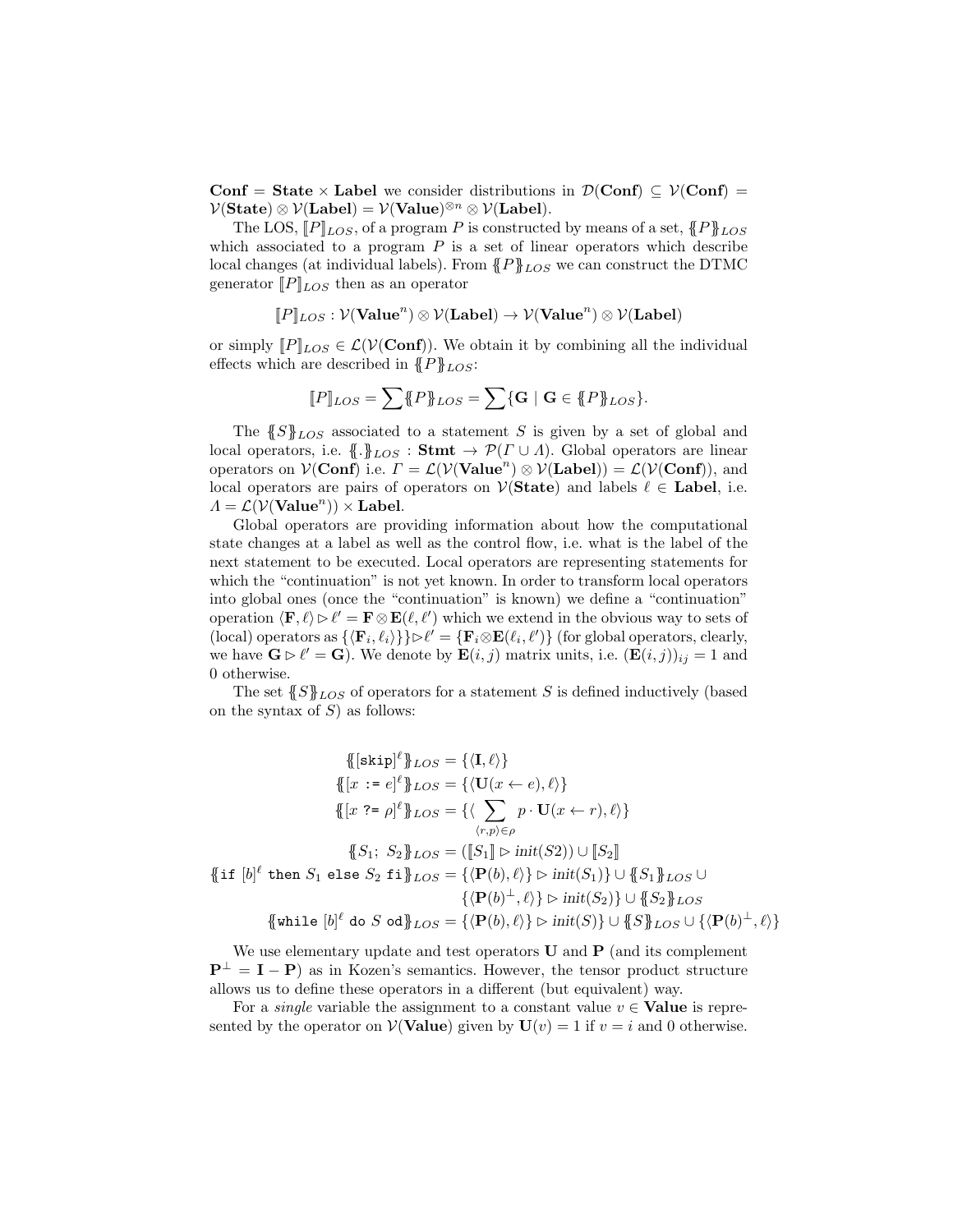Testing if a *single* variable satisfies a boolean test  $b$  is achieved by a (diagonal) projection operator on  $\mathcal{V}(\textbf{Value})$  with  $(\mathbf{P}(b))_{ii} = 1$  if  $b(i)$  holds and 0 otherwise.

We extend these to the multivariable case, i.e. for  $|\mathbf{Var}| = n > 1$ . For testing if we are in a classical state  $s \in \mathbf{Value}^n$  or if an expression e evaluates to a constant v (assuming an appropriate evaluation function  $\mathcal{E} : \mathbf{Expr} \to \mathbf{State} \to \mathbf{Value}$ ) we have operators on  $\mathcal{V}(\mathbf{Value})^{\otimes n}$ :

$$
\mathbf{P}(s) = \bigotimes_{i=1}^{n} \mathbf{P}(\mathbf{x}_i = s(\mathbf{x}_i)) \qquad \mathbf{P}(e = v) = \sum_{\mathcal{E}(e) s = v} \mathbf{P}(s).
$$

We also have operators on  $\mathcal{V}(\mathbf{Value})^{\otimes n}$  for updating a variable  $\mathbf{x}_k$  in the context of other variables to a constant  $v$  or to the value of an expression  $e$ .

$$
\mathbf{U}(\mathbf{x}_k \leftarrow v) = \bigotimes_{i=1}^{k-1} \mathbf{I} \otimes \mathbf{U}(v) \otimes \bigotimes_{i=k+1}^{n} \mathbf{I} \qquad \mathbf{U}(\mathbf{x}_k \leftarrow e) = \sum_{v} \mathbf{P}(e=v) \mathbf{U}(\mathbf{x}_k \leftarrow v)
$$

As we model the semantics of a program as DTMC's we are also adding a final loop  $\ell^*$  (for  $\ell^*$  a fresh label not appearing already in P) when we consider a complete program (DTMC never terminate and thus we have to simulate termination by an infinite repetition of the final state), i.e. we actually have to use  $(\P P_{\text{FDS}} \triangleright \ell^*) \cup {\{\mathbf{I} \otimes \mathbf{E}(\ell^*, \ell^*)\}}$  when we construct  $[P]_{LOS}$ . In this way we also resolve all open or dangling control flow steps, i.e. we deal ultimately with a set containing only global operators.

Example 5. Consider the labelled version of the program in Example 1

while [true]<sup>1</sup> do  
if 
$$
[(x == 1)]^2
$$
  
then  $[x ? = \{(0, p), (1, 1 - p)\}]^3$   
else  $[x ? = \{(0, 1 - q), (1, q)\}]^4$   
fi  
od

In order to define the LOS of this program we construct the state space as  $\mathcal{V}(\lbrace x \mapsto 0, x \mapsto 1 \rbrace) = \mathbb{R}^2$  (since we have only one variable we do not need the tensor product for this). The space of configurations is  $\mathcal{V}(\lbrace x \mapsto 0, x \mapsto \lbrace x \rbrace)$ 1}) ⊗  $V({1, 2, 3, 4, 5})$ , where label 5 is the label of the additional final loop. We will omit the final label (which in this program we actually never reach) in order to keep things a bit smaller. Nothing important would change if we considered label 5 except that we had to include also the operator  $\mathbf{I} \otimes \mathbf{E}(5,5)$  as an element in  ${P}_{LOS}$  and we had to consider  $5 \times 5$  matrices rather than just  $4 \times 4$  matrixes in order to represent the control flow steps  $\mathbf{E}(i, j)$ . The LOS set of operators  ${P}_{LOS}$  of our program P is given by the following set of (global) operators:

$$
\{P\}_{LOS} = \{P(\text{true}) \otimes \mathbf{E}(1,2), P(x=1) \otimes \mathbf{E}(2,3), P(x=1)^{\perp} \otimes \mathbf{E}(2,4),
$$
  
\n
$$
(p \cdot \mathbf{U}(x \leftarrow 0) + (1-p) \cdot \mathbf{U}(x \leftarrow 1) \otimes \mathbf{E}(3,1),
$$
  
\n
$$
((1-q) \cdot \mathbf{U}(x \leftarrow 0) + q \cdot \mathbf{U}(x \leftarrow 1) \otimes \mathbf{E}(4,1)\}
$$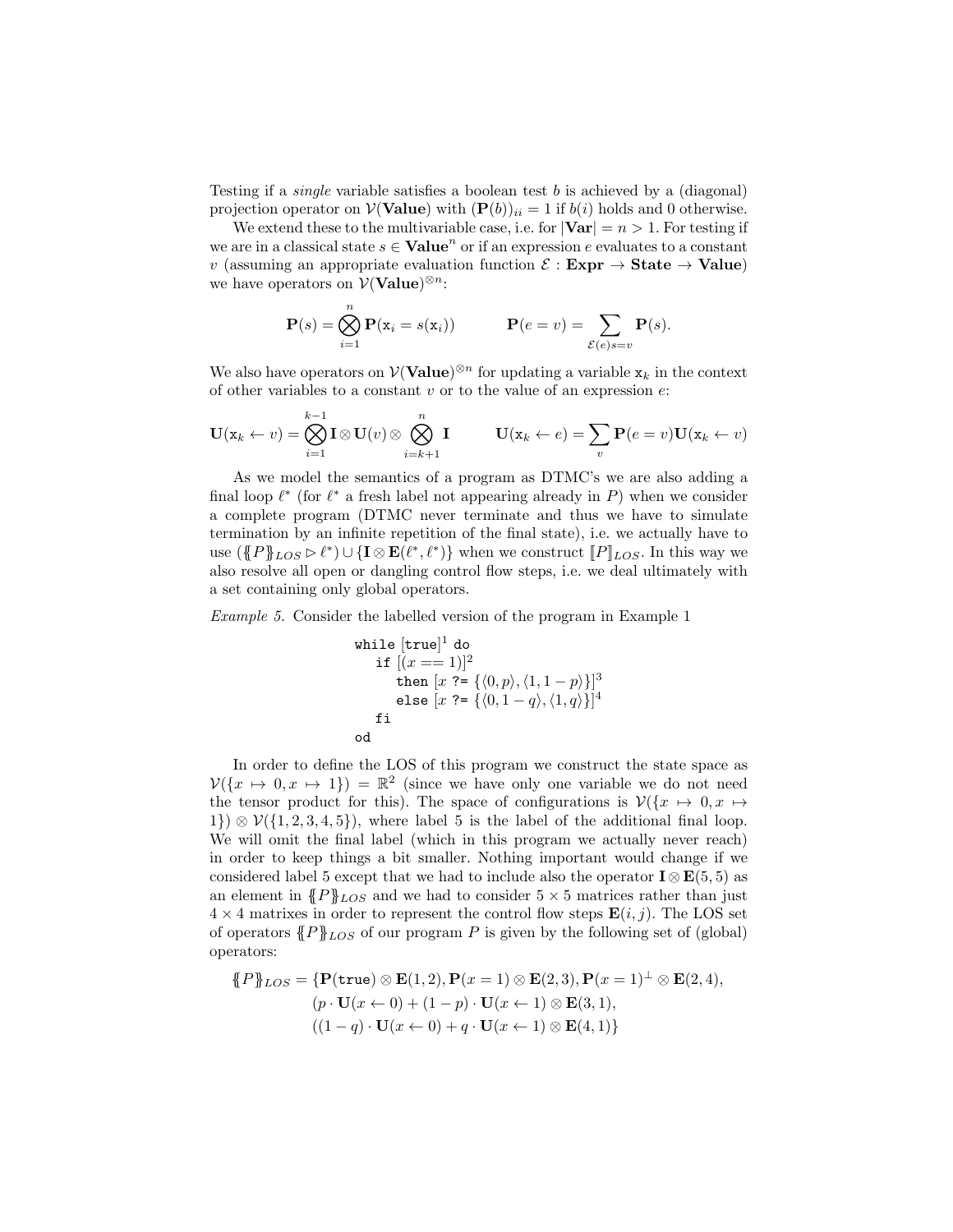The concrete matrices representing the operators on  $\mathcal{V}(\lbrace x \mapsto 0, x \mapsto 1 \rbrace)$  ⊗  $V({1, 2, 3, 4})$  are of the following form:

$$
\mathcal{L}P_{\text{LOS}} = \left\{ \begin{pmatrix} 1 & 0 \\ 0 & 1 \end{pmatrix} \otimes \mathbf{E}(1,2), \begin{pmatrix} 0 & 0 \\ 0 & 1 \end{pmatrix} \otimes \mathbf{E}(2,3), \begin{pmatrix} 1 & 0 \\ 0 & 0 \end{pmatrix} \otimes \mathbf{E}(2,4), \begin{pmatrix} 0 & 0 \\ 0 & 0 \end{pmatrix} + \begin{pmatrix} 0 & (1-p) \\ 0 & (1-p) \end{pmatrix} \right\} \otimes \mathbf{E}(3,1), \left( \begin{pmatrix} (1-q) & 0 \\ (1-q) & 0 \end{pmatrix} + \begin{pmatrix} 0 & q \\ 0 & q \end{pmatrix} \right) \otimes \mathbf{E}(4,1) \right\}
$$

or

$$
\mathcal{H}P\mathcal{F}^{f} = \left\{ \begin{pmatrix} 1 & 0 \\ 0 & 1 \end{pmatrix} \otimes \begin{pmatrix} 0 & 1 & 0 & 0 \\ 0 & 0 & 0 & 0 \\ 0 & 0 & 0 & 0 \\ 0 & 0 & 0 & 0 \end{pmatrix}, \begin{pmatrix} 0 & 0 \\ 0 & 1 \end{pmatrix} \otimes \begin{pmatrix} 0 & 0 & 0 & 0 \\ 0 & 0 & 1 & 0 \\ 0 & 0 & 0 & 0 \\ 0 & 0 & 0 & 0 \end{pmatrix}, \begin{pmatrix} 1 & 0 \\ 0 & 0 \end{pmatrix} \otimes \begin{pmatrix} 0 & 0 & 0 & 0 \\ 0 & 0 & 0 & 0 \\ 0 & 0 & 0 & 0 \\ 0 & 0 & 0 & 0 \end{pmatrix}, \begin{pmatrix} 1 & 0 & 0 & 0 \\ 0 & 0 & 0 & 0 \\ 0 & 0 & 0 & 0 \\ 0 & 0 & 0 & 0 \end{pmatrix} \right\}
$$

The sum of these five  $8 \times 8$  matrices gives the operator  $||P||_{LOS}$  which is the generator of the corresponding DTMC. If we consider also the final label  $\ell^* = 5$ then we get a  $10 \times 10$  matrix. For  $p = q = \frac{1}{2}$  this has, for example, the form:

$$
\llbracket P \rrbracket_{LOS} = \begin{pmatrix} 0 & 1 & 0 & 0 & 0 & 0 & 0 & 0 & 0 & 0 \\ 0 & 0 & 0 & 1 & 0 & 0 & 0 & 0 & 0 & 0 \\ \frac{1}{2} & 0 & 0 & 0 & 0 & \frac{1}{2} & 0 & 0 & 0 & 0 \\ \frac{1}{2} & 0 & 0 & 0 & 0 & \frac{1}{2} & 0 & 0 & 0 & 0 \\ 0 & 0 & 0 & 0 & 1 & 0 & 0 & 0 & 0 \\ 0 & 0 & 0 & 0 & 0 & 1 & 0 & 0 & 0 \\ 0 & 0 & 0 & 0 & 0 & 1 & 0 & 0 & 0 \\ \frac{1}{2} & 0 & 0 & 0 & 0 & 0 & 1 & 0 & 0 \\ \frac{1}{2} & 0 & 0 & 0 & 0 & \frac{1}{2} & 0 & 0 & 0 & 0 \\ 0 & 0 & 0 & 0 & \frac{1}{2} & 0 & 0 & 0 & 0 \\ 0 & 0 & 0 & 0 & 0 & 0 & 0 & 1 & 0 \end{pmatrix} \quad \begin{array}{c} \dots x \mapsto 0, \ell = 1 \\ \dots x \mapsto 0, \ell = 3 \\ \dots x \mapsto 0, \ell = 4 \\ \dots x \mapsto 1, \ell = 1 \\ \dots x \mapsto 1, \ell = 1 \\ \dots x \mapsto 1, \ell = 2 \\ \dots x \mapsto 1, \ell = 3 \\ \dots x \mapsto 1, \ell = 4 \\ \dots x \mapsto 1, \ell = 4 \\ \dots x \mapsto 1, \ell = 5 \end{array}
$$

where we indicate the configuration (i.e. value of x and current label  $\ell$ ) each row and column corresponds to. It is perhaps worth noting that this – as one would expect for a DTMC – is indeed a stochastic matrix, i.e. all row sums are one.

There is a close relationship between the KFS and the LOS as for basic blocks  $B$  – i.e. (random) assignments, tests and skips – the LOS operator is the same as the KFS operator except for an additional control flow step. That means that  $\{\!\{ \dots [B]^i \dots \}\!\}$   $_{LOS} = \{\dots, \langle [B]_{KFS}, i \rangle, \dots \}$  or  $\{\!\{ \dots [B]^i \dots \}\!\}$   $_{LOS}$  =  $\{\ldots, [B]_{KFS} \otimes \mathbf{E}(i,j), \ldots\}$  for some label j.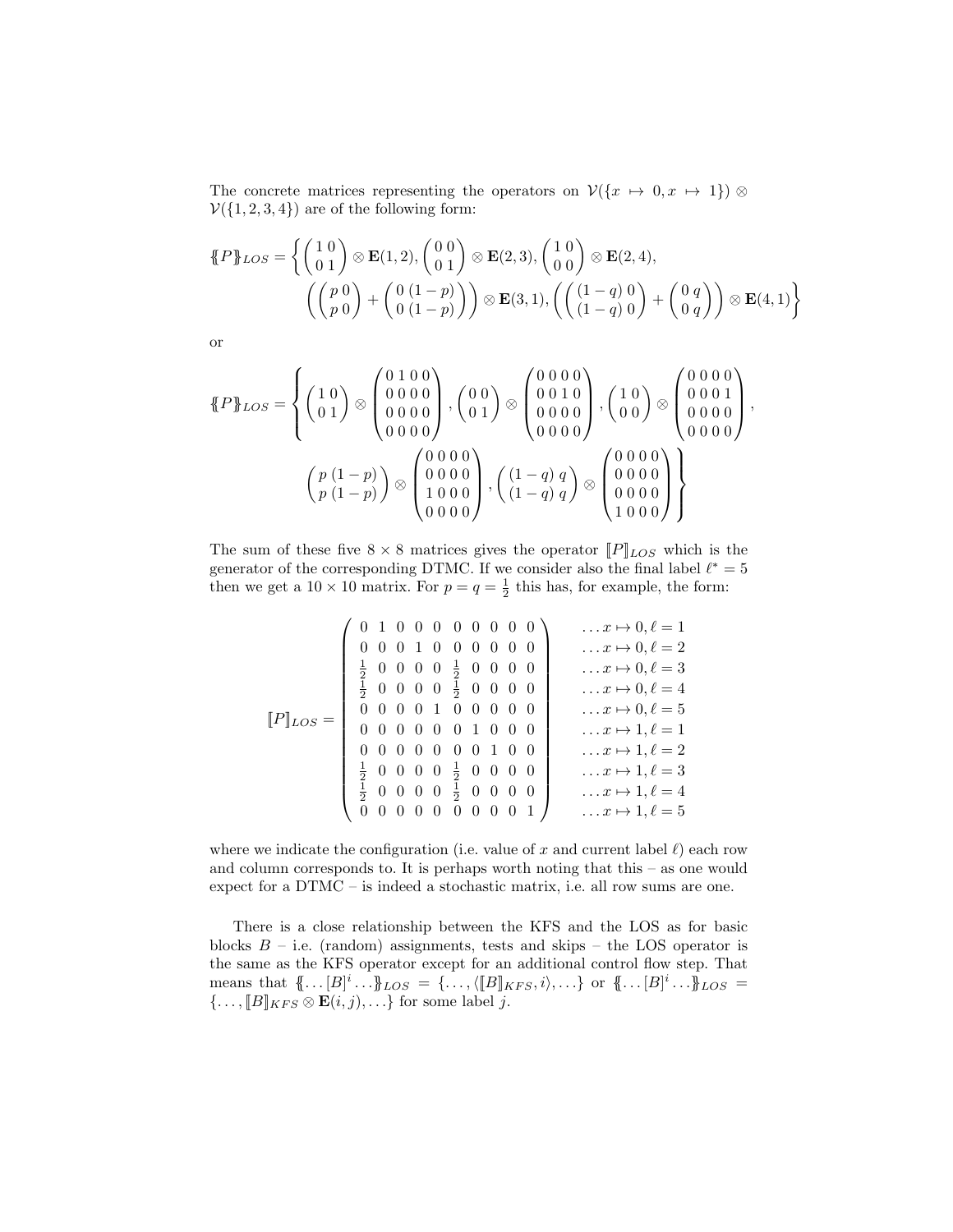Example 6. For the programs in Example 4, labelling them as follows:

$$
\begin{array}{llll}\n\text{if }[(x == 1)]^1 & [x := 1]^0; & [x ? = \{(0, \frac{1}{2}), (1, \frac{1}{2})]^0; \\
\text{then } [x := 0]^2 & \text{if } [(x == 1)]^1 & \text{if } [x == 1]^1 \\
\text{then } P & \text{then } [x := 0]^2 & \text{then } [x := 0]^2 \\
\text{fi} & \text{fi} & \text{fi} & \text{fi} & \n\end{array}
$$

(the labels of  $P$  are as in the previous example shifted by an offset of 2) we can describe the LOS using the KFS operators as follows:

$$
\begin{aligned}\n\{\!\!\{Q\}\!\!\}_{LOS} &= \{ \llbracket x = 1 \rrbracket_{KFS} \otimes \mathbf{E}(1,2), \llbracket x = 0 \rrbracket_{KFS} \otimes \mathbf{E}(1,3), \\
&\quad \langle \llbracket x := 0 \rrbracket_{KFS}, 2 \rangle, \langle \llbracket \mathtt{false} \rrbracket_{KFS}, 3 \rangle \} \cup \{ \!\!\{P\} \!\!\}_{LOS} \\
\{\!\!\{Q'\}\!\!\}_{LOS} &= \{ \llbracket x := 1 \rrbracket_{KFS} \otimes \mathbf{E}(0,1) \} \cup \{ \!\!\{Q\} \!\!\}_{LOS} \\
\{\!\!\{Q''\}\!\!\}_{LOS} &= \{ (\frac{1}{2} \llbracket x := 1 \rrbracket_{KFS} + \frac{1}{2} \llbracket x := 1 \rrbracket_{KFS}) \otimes \mathbf{E}(0,1), \} \cup \{ \!\!\{Q\}\!\!\}_{LOS}\n\end{aligned}
$$

where we can re-use the LOS semantics of program  $P$  (with shifted labelling):

$$
\{P\}_{LOS} = \{[\text{true}]_{KFS} \otimes \mathbf{E}(3,4), [x = 1]_{KFS} \otimes \mathbf{E}(4,5), [x = 0]_{KFS} \otimes \mathbf{E}(4,6),
$$
  

$$
(p[x := 0]_{KFS} + (p-1)[x := 1]_{KFS}) \otimes \mathbf{E}(5,3),
$$
  

$$
((q-1)[x := 0]_{KFS} + q[x := 1]_{KFS}) \otimes \mathbf{E}(6,3)\}
$$

Note that the LOS of our three small programs contain not just global but also local operators, namely  $\langle [x := 0]_{KFS}, 2 \rangle$  and  $\langle [\text{false}]_{KFS}, 3 \rangle$ . This is because we still have to add a terminal label  $\ell^* = 7$  for the construction of the complete DTMC generators  $[Q]_{LOS}$ , etc. The terminal label can be reached from both branches of the if statement which have the (final) labels 2 and 3. However, as  $[\texttt{false}]_{KFS}$  is **O** this operator (which would correspond to a terminating program P) does actually not contribute to the DTMC generator.

#### 2.4 Maximal Trace Semantics (MTS)

Maximal Trace Semantics for non-probabilistic programs has been discussed in [35, 36] and shown to be the most concrete semantics in a hierarchy of various semantics for (non-)deterministic programs. In [7] the MTS is extended to the probabilistic case.

Similar to the Kozen semantics, the conceptual idea is to ban any probabilistic steps from the actual execution of the program: Before we actually execute the program all probabilistic choices (coin flips, rolling of dices) have already been performed. The actual execution of a program then is purely deterministic (or purely non-deterministic) but parameterised by the results  $\omega \in \Omega$  of the "pre-run" choices or (cf. [7, p171]). Therefore, the execution traces/paths depend on the outcomes of these "pre-run" events or scenarios in  $\Omega$ .

Given a set of states  $\Sigma$ , we use the notation of [7] and denote the set of finite traces by  $\Sigma^+$ , by  $\Sigma^*$  the set  $\Sigma^+ \cup {\varepsilon}$ , where  $\varepsilon$  is the empty trace of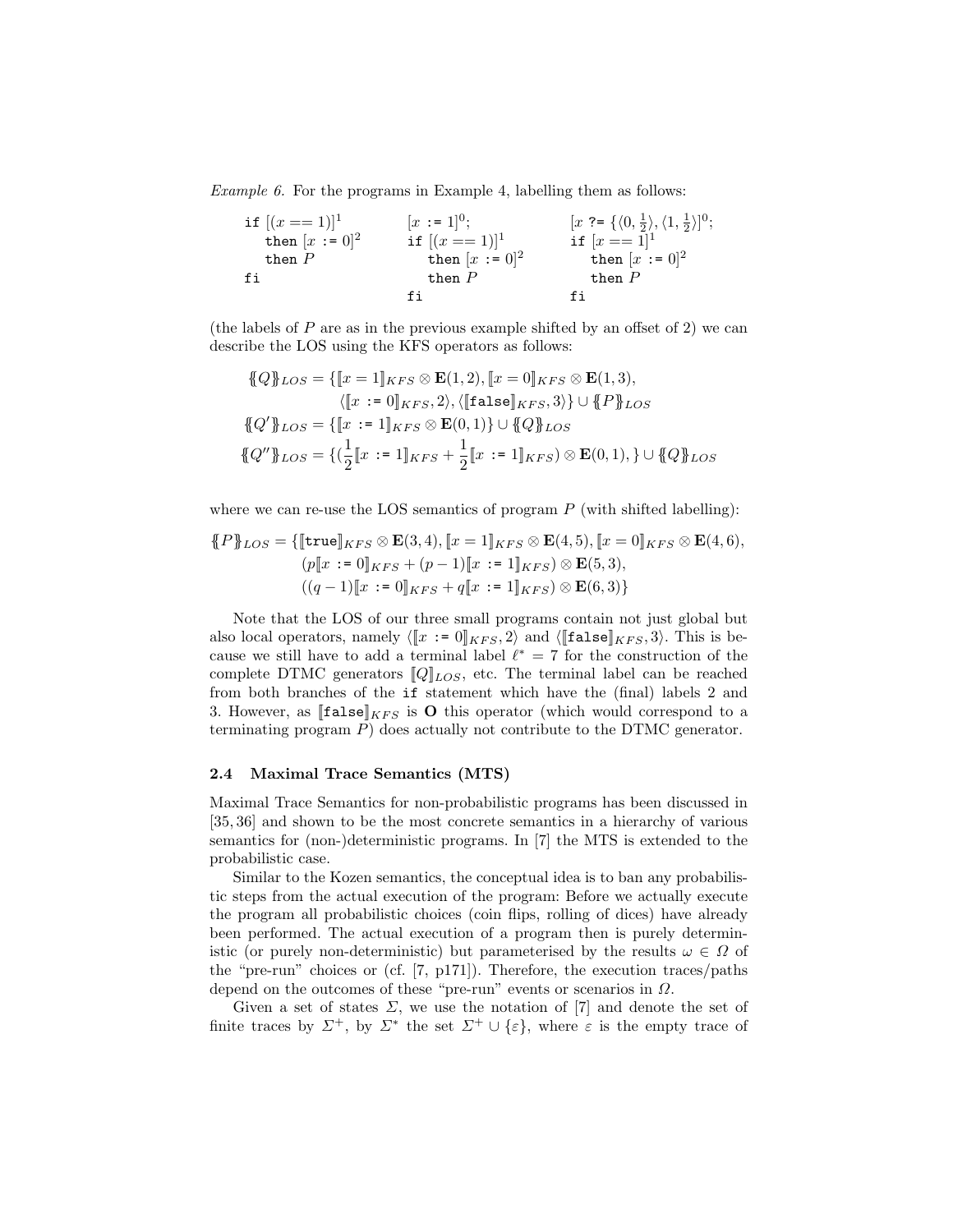length 0, by  $\Sigma^{\infty}$  the infinite traces, by  $\Sigma^{+\infty} = \Sigma^{+} \cup \Sigma^{\infty}$  and by  $\Sigma^{*\infty} = \Sigma^{*} \cup$  $\Sigma^{\infty}$ . For sets of traces  $X, Y, \ldots$  in  $\Sigma^{*\infty}$ , we can define the following operations:  $X^{\infty} = X \cap \Sigma^{\infty}, X^{+} = X \cap \Sigma^{+}, X|_{Y} = \{s\sigma_{X} \in X \mid \exists \sigma : \sigma s \in Y^{+}\}, \text{ and}$  $X; Y = X^{\infty} \cup {\sigma_X s \sigma_Y \mid \sigma_X s \in X^+ \land s \sigma_Y \in Y}.$ 

The MTS is then defined as  $[[S]]_{MTS} : \mathbf{Stmt} \to \Omega \to \mathcal{P}(\Sigma^{+\infty})$  where  $\Sigma =$ State (one could also consider  $\Sigma = \text{Conf}$ , more on this later). In order to combine non-determinism with probabilities each scenario  $\omega \in \Omega$  is associated to a whole set of possible traces. Thus  $\llbracket S \rrbracket_{MTS}$  is defined by (cf [7, Example 4]):

$$
\begin{aligned} [\text{skip}]_{MTS}(\omega) & = \{ss \mid s \in \Sigma\} \\ [x := e]_{MTS}(\omega) & = \{ss[x \mapsto [e](\omega)s] \mid s \in \Sigma\} \\ [S_1; S_2]_{MTS}(\omega) & = [S_1]_{MTS}(\omega); [S_2]_{MTS}(\omega) \\ [b]_{MTS}(\omega) & = \{s \mid [b](\omega)s\} \\ [\text{if } b \text{ then } S_1 \text{ else } S_2 \text{ fi}]_{MTS}(\omega) & = [b]_{MTS}(\omega); [S_1]_{MTS}(\omega) \cup [-b]_{MTS}(\omega); [S_2]_{MTS}(\omega) \\ [\text{while } b \text{ do } S \text{ od}]_{MTS}(\omega) & = \text{Ifp} \lambda X. [b]_{MTS}(\omega) \cup [-b]_{MTS}(\omega); [S]_{MTS}(\omega); X \end{aligned}
$$

According to the definition in [7, Example 4] the evaluation  $\llbracket e \rrbracket$  of an expression e depends on the scenario  $\omega$ , i.e.  $\llbracket e \rrbracket : \Omega \to (\Sigma \to \Sigma)$ , and in a similar way for Boolean expressions b. The language considered in [7] does actually not have neither random assignments nor a choice construct; the former, i.e.  $x \rightarrow e$ , is instead implemented via a kind of "system call", i.e.  $x := \text{random}(\rho)$ .

We can reformulate the MTS in the case of the pWhile language where no non-determinism is present: Once a scenario  $\omega$  is fixed there is only one trace for every initial state or configuration which is actually executed. We are not interested in the scenarios in  $\Omega$  themselves but only in their probabilities  $\mu(\omega)$ for  $\omega \in \Omega$ , i.e. the probability that a certain trace gets executed. Thus, for a fixed initial state or configuration  $s$  the MTS of a program in **pWhile** can be seen as a distribution over traces. The probability for each trace  $\sigma$  is inherited from the scenario  $\omega$  it depends on. We will use in the following the notation  $\{\langle \sigma, \mu(\omega)\rangle\}$  to express that a trace  $\sigma$  is executed with probability  $\mu(\sigma)$ .

It is possible to define the MTS for purely probabilistic programs – like the ones in  $\bf{pWhile}$  – directly as a map from statements to weighted traces.  $\llbracket . \rrbracket_{MTS} : \mathbf{Stmt} \to \mathcal{V}(\Sigma^{+\infty})$  is defined implicitly, i.e. as solution to the following equations:

$$
\begin{aligned}\n[\text{skip}]_{MTS} &= \{\langle ss, 1\rangle \mid s \in \Sigma\} \\
[x := e]_{MTS} &= \{\langle ss[x \mapsto [e]s], 1\rangle \mid s \in \Sigma\} \\
[x \in e]_{MTS} &= \{\langle ss[x \mapsto r], \rho(r)\rangle \mid s \in \Sigma \wedge \rho(r) \neq 0\} \\
[S_1; S_2]_{MTS} &= [S_1]_{MTS}; [S_2]_{MTS} \\
[\text{if } b \text{ then } S_1 \text{ else } S_2 \text{ fi}]_{MTS} &= \{\langle s, 1\rangle \mid \text{for } [b](s) = \text{true}\}; [S_1]_{MTS} \\
&\cup \{\langle s, 1\rangle \mid \text{for } [b](s) = \text{false}\}; [S_2]_{MTS} \\
[\text{while } b \text{ do } S \text{ od}]_{MTS} &= \{\langle s, 1\rangle \mid \text{for } [b](s) = \text{true}\}; [S; \text{while } b \text{ do } S \text{ od}]_{MTS} \\
&\cup \{\langle s, 1\rangle \mid \text{for } [b](s) = \text{false}\}; \\
\end{aligned}
$$

For the evaluation of deterministic functions or expressions e the footnotes in [7, p173] apply, namely that  $\llbracket e \rrbracket$  is now independent of the scenario  $\omega$ . For random assignments we produce a set of weighted traces, one trace for each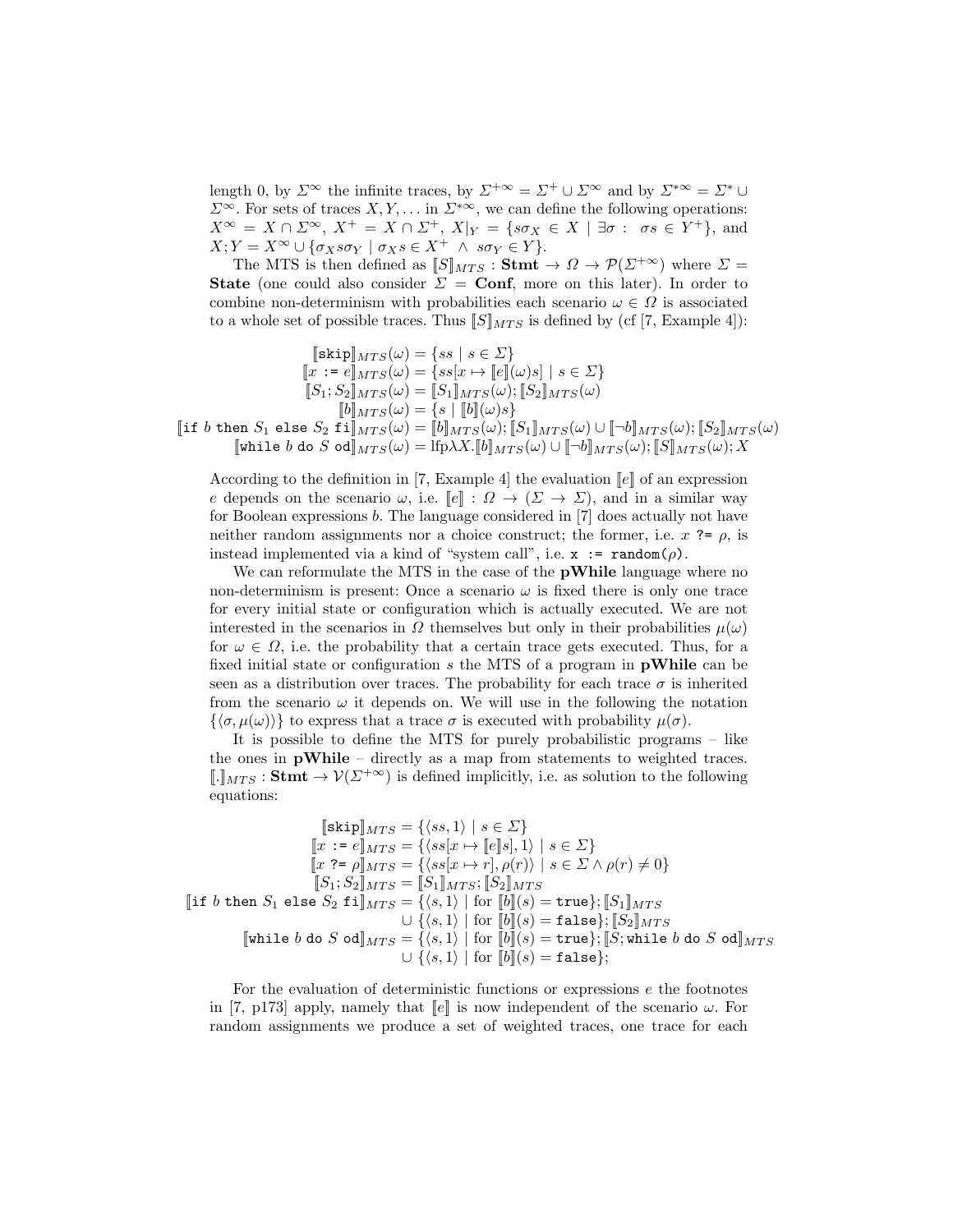r with non-vanishing probability according to the distribution  $\rho$ . We extend the concatenation operation for traces to probabilistic ones in the obvious way:  $\langle X, p_X \rangle$ ;  $\langle Y, p_Y \rangle = \langle X; Y, p_X p_Y \rangle$  in oder to define the semantics of sequential statements. The operation ";" also extends pointwise to sets of weighted traces in  $\mathcal{V}(\Sigma^{+\infty})$ . The union construction  $\cup$  of sets of weighted tuples corresponds to a sum if we take them as elements in the vector space  $\mathcal{V}(\Sigma^{+\infty})$ .

It should be noted that this formulation of the MTS for a purely probabilistic language eliminates the dependency on the scenarios  $\omega \in \Omega$  but not on the initial state  $s \in \Sigma$ . That means that for a statement S the weighted set of traces  $[[S]]_{MTS} \in V(\Sigma^{+\infty})$  does in general itself **not** represent a distribution (on traces) but just a (positive) vector in  $\mathcal{V}(\Sigma^{+\infty})$ . However, if we collect all those traces  $\sum \{p \mid \langle \sigma, p \rangle \text{ with } \sigma = s \ldots \} = 1.$ which start with the same state s then we obtain a distribution over traces, i.e.

It would be possible to formulate the MTS also as a map which expresses the dependency on the initial state explicitly and returns directly distributions over traces, i.e.  $\llbracket \cdot \rrbracket_{MTS} : \mathbf{Stmt} \to \Sigma \to \mathcal{D}(\Sigma^{+\infty}) \subseteq \mathcal{V}(\Sigma^{+\infty})$  in which case  $\llbracket S \rrbracket_{MTS}(s)$ would simply represent a distribution over traces. However, our aim is to stay as possible to the formulation in [7], which is based on the typing  $\llbracket . \rrbracket_{MTS} : \mathbf{Stmt} \rightarrow$  $\Omega \to \mathcal{P}(\Sigma^{+\infty})$  rather than, for example,  $\llbracket . \rrbracket_{MTS} : \mathbf{Stmt} \to \Omega \to \Sigma \to \mathcal{P}(\Sigma^{+\infty})$ .

We omit the discussion of the necessary measure theoretic constructions in the case of infinite spaces (like prefixes and so-called cylinders in order to define an appropriate  $\sigma$ -algebra for infinite traces, cf [37] or [38, 39], etc.) as in the following we will only consider finite traces as computationally significant.

Example 7. In order to illustrate the basic construction of the MTS we consider the following unlabelled or labelled program with  $x, y \in \{0, 1\}$ :

| if $(y < 1)$                                                     | if $[(y < 1)]^1$                                                     |
|------------------------------------------------------------------|----------------------------------------------------------------------|
| then $x \in \{ \langle 0, p \rangle, \langle 1, 1-p \rangle \}$  | then $[x \equiv \{\langle 0, p \rangle, \langle 1, 1-p \rangle\}]^2$ |
| else $x := 0$                                                    | else $[x := 0]^3$                                                    |
| fi:                                                              | fi:                                                                  |
| if $(x<1)$                                                       | if $[(x < 1)]^4$                                                     |
| then $y \equiv {\langle 0, q \rangle, \langle 1, 1 - q \rangle}$ | then $[y \equiv {\langle 0, q \rangle, \langle 1, 1 - q \rangle}]^5$ |
| else $y := 0$                                                    | else $[y := 0]^{6}$                                                  |
|                                                                  |                                                                      |

In this example we have no loops or recursions, so we know that we will need (at most) two "coin flips". That is the space of scenarios  $\Omega$  is defined via the two choices, one for  $x$  and one for  $y$ .

The state space is defined as  $\Sigma = \{x \mapsto 0, x \mapsto 1\} \times \{y \mapsto 0, y \mapsto 1\}$  which we denote by  $\Sigma = \{ [00], [01], [10], [11] \}$ , i.e. [00] denotes the state with  $x \mapsto 0$ and  $y \mapsto 0$ , etc. Following the reformulation of the MTS we have:

$$
\begin{aligned} \llbracket x := 0 \rrbracket_{MTS} &= \\ &= \{ \langle [00][00], 1 \rangle, \langle [01][01], 1 \rangle, \langle [10][00], 1 \rangle, \langle [11][01], 1 \rangle \} \\ \llbracket y := 0 \rrbracket_{MTS} &= \end{aligned}
$$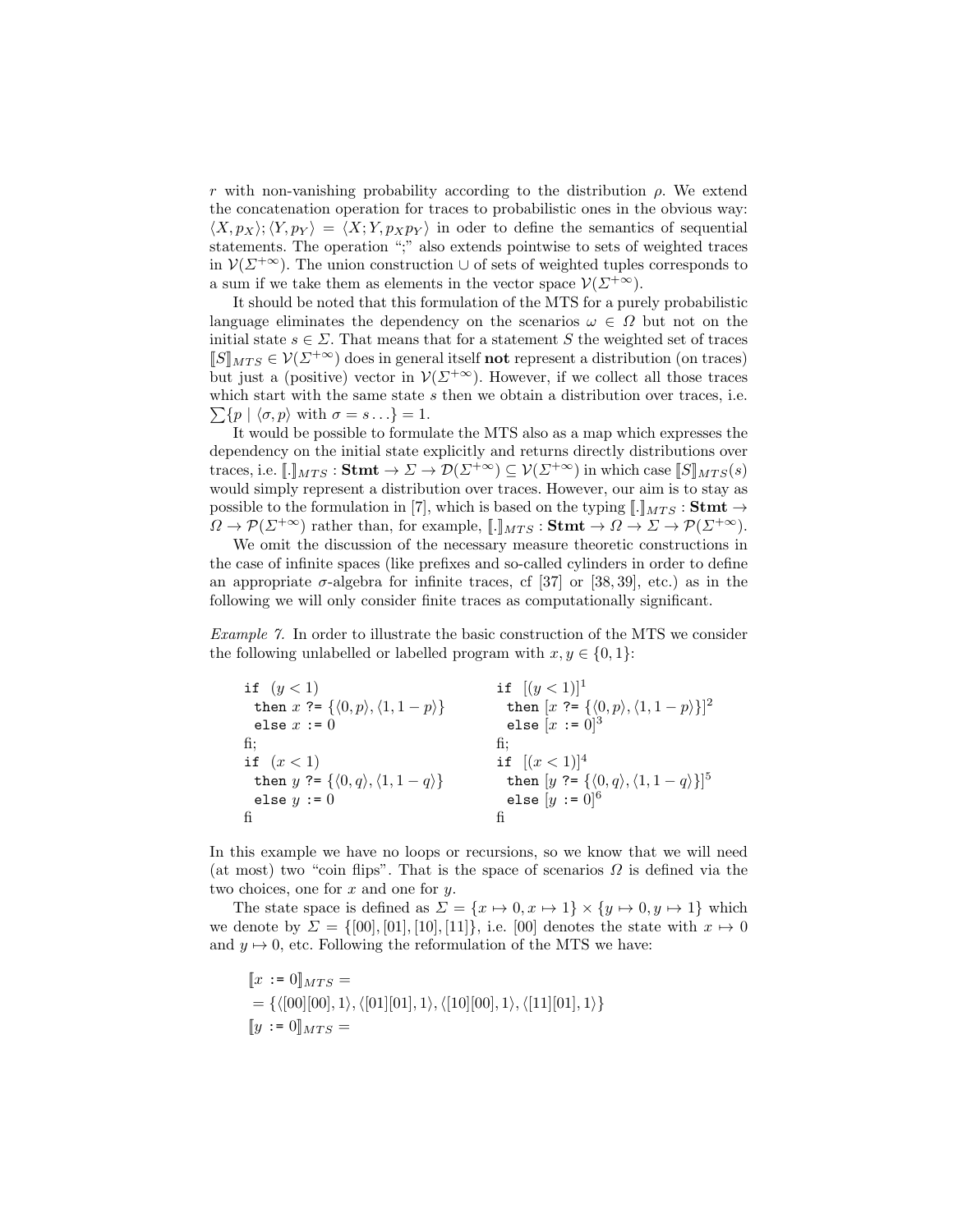$$
= \{ \langle [00][00], 1 \rangle, \langle [01][00], 1 \rangle, \langle [10][10], 1 \rangle, \langle [11][10], 1 \rangle \} \n[x ?= \{ \langle 0, p \rangle, \langle 1, 1-p \rangle \} ]\n_{MTS} = \n= \{ \langle [00][00], p \rangle, \langle [01][01], p \rangle, \langle [10][00], p \rangle, \langle [11][01], p \rangle, \n \langle [00][10], 1-p \rangle, \langle [01][11], 1-p \rangle, \langle [10][10], 1-p \rangle, \langle [11][11], 1-p \rangle \} \n[y ?= \{ \langle 0, q \rangle, \langle 1, 1-q \rangle \} ]\n_{MTS} = \n= \{ \langle [00][00], q \rangle, \langle [01][00], q \rangle, \langle [10][10], q \rangle, \langle [11][10], q \rangle, \n \langle [00][01], 1-q \rangle, \langle [01][01], 1-q \rangle, \langle [10][11], 1-q \rangle, \langle [11][11], 1-q \rangle \} \}
$$

With these sets of weighted traces we can easily construct the MTS for the two if statements:

$$
\begin{aligned}\n\left[\text{if } (y < 1) \text{ then } x \right] &? = \{ \langle 0, p \rangle, \langle 1, 1 - p \rangle \} \text{ else } x := 0 \text{ fil}_{MTS} = \\
&= \{ \langle [00][00][00], p \rangle, \langle [10][10][00], p \rangle, \langle [00][00][10], 1 - p \rangle, \\
& \langle [10][10][10], 1 - p \rangle, \langle [01][01][01], 1 \rangle, \langle [11][11][01], 1 \rangle \} \\
\left[\text{if } (x < 1) \text{ then } y \right] &? = \{ \langle 0, q \rangle, \langle 1, 1 - q \rangle \} \text{ else } y := 0 \text{ fil}_{MTS} = \\
&= \{ \langle [00][00][00], q \rangle, \langle [01][01][00], q \rangle, \langle [00][00][01], 1 - q \rangle, \\
& \langle [01][01][01], 1 - q \rangle, \langle [10][10][10], 1 \rangle, \langle [11][11][10], 1 \rangle \} \n\end{aligned}
$$

Note that some traces which we constructed for the branches disappear because when we apply the operator ";" the last state of the first (one step) trace (representing the test) and the first state of the continuation (in one of the two branches) do not match.

The traces for the whole program are then given by:

$$
[\![P]\!]_{MTS} = \{ \langle [00][00][00], p \rangle; \langle [00][00][00], q \rangle, \langle [00][00][00], p \rangle; \langle [00][00][01], 1 - q \rangle, \langle [10][10][00], p \rangle; \langle [00][00][00], q \rangle, \langle [10][10][00], p \rangle; \langle [00][00][01], 1 - q \rangle; \langle [00][00][10], 1 - p \rangle; \langle [10][10][10], 1 \rangle, \langle [10][10][10], 1 \rangle; \langle [01][01][00], q \rangle, \langle [01][01][01], 1 \rangle; \langle [01][01][01], 1 - q \rangle, \langle [11][11][01], 1 \rangle; \langle [01][01][00], q \rangle, \langle [11][11][01], 1 \rangle; \langle [01][01][01], 1 - q \rangle \}
$$

where again the matching condition eliminates a number of possible traces. Finally we get:

$$
[\![P]\!]_{MTS} = \{ \langle [00][00][00][00][00], pq \rangle, \langle [00][00][00][00][01], p(1-q) \rangle, \\ \langle [10][10][00][00][00], pq \rangle, \langle [10][10][00][00][01], p(1-q) \rangle; \\ \langle [00][00][10][10][10], 1-p \rangle, \langle [10][10][10][10], 1-p \rangle, \\ \langle [01][01][01][01][00], q \rangle, \langle [01][01][01][01], 1-q \rangle, \\ \langle [11][11][01][01][00], q \rangle, \langle [11][11][01][01], 1-q \rangle \}
$$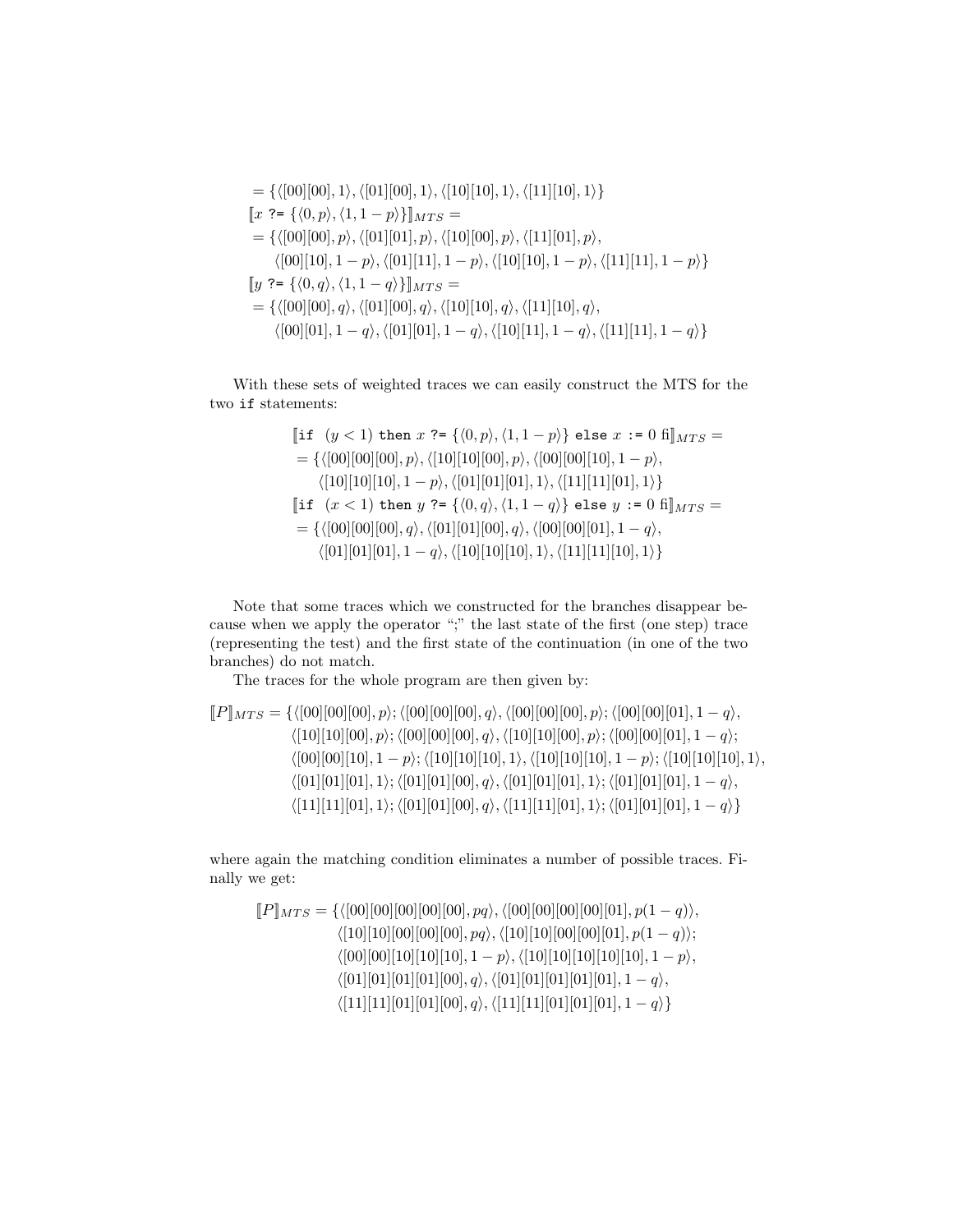Here we have three possible traces starting with the initial state  $s = |00|$  or  $s = [10]$  but only two for  $s = [01]$  and [11]. We also observe that the probabilities associated to the traces starting with each of the four initial states sum up to one, e.g. for  $s = [00]$  we have the probabilities  $(pq) + (p - pq) + (1 - p) = 1$ .

In this presentation of the MTS we followed the presentation given also in, for example, [7, Fig.1]. The states only record the values of the variables but not the current label (or program counter). That means that it is possible to obtain "coincidentally" the same trace for completely different executions of the program. To keep track of the control flow through a program we can also record information about the configurations executed and not just the states. For a labelled version of the program we would then replace a trace like  $[00][00][00][00]$  by  $\langle [00], 1 \rangle \langle [00], 2 \rangle \langle [00], 4 \rangle \langle [00], 5 \rangle \langle [00], \ell^* \rangle$  with  $\ell^*$  the (additional) final label indicating termination.

### 3 Probabilistic vs Classical Abstract Interpretation

Abstract Interpretation (AI) is a well known mathematical theory at the base of a number of static analysis techniques, e.g. [40, 4]. Because of the need to consider computable domains for performing the analysis of programs properties, abstraction and approximation are essential features of any static analysis technique. The theory of AI establishes when the approximation is such that an analysis can be safely performed on an abstract rather than the concrete domain of computation. More precisely, the correctness of an abstract semantics is guaranteed by ensuring that a pair of functions  $\alpha$  and  $\gamma$  can be defined which form a Galois connection between two lattices  $\mathcal C$  and  $\mathcal D$  representing concrete and abstract properties. This classical theory originally introduced for (non-)deterministic programs can be extended so as to include the treatment of probabilistic programs by considering the appropriate (abstract and concrete) domains as recently shown in [7] (see also [41]).

Though the approximations allowed by the AI theory will always be safe, they might also be quite unrealistic, addressing a worst case scenario rather than the average case [42]. This latter is typically the aim of a probabilistic analysis which is therefore hardly correct in the classical sense of the AI theory. However, although such an average case analysis is not guaranteed to 'err on the safe side', we can still define it so as to reduce the error margin. In order to provide a mathematical framework for probabilistic analysis, we have previously introduced in [5, 6], a theory of linear operators on Hilbert spaces (i.e. here just finite dimensional spaces as discussed before) where the notion of approximation is characterised in terms of least square approximation, which we have called Probabilistic Abstract Interpretation (PAI) [5].

The PAI approach is based, as in the classical case, on a concrete and abstract domain C and  $\mathcal{D}$  – except that C and D are now vector spaces (or in general, Hilbert spaces which are equipped with the notion of an inner product and consequently of orthogonality, adjoint operators, etc.) instead of lattices. We assume that the pair of abstraction and concretisation function  $\mathbf{A}: \mathcal{C} \to \mathcal{D}$  and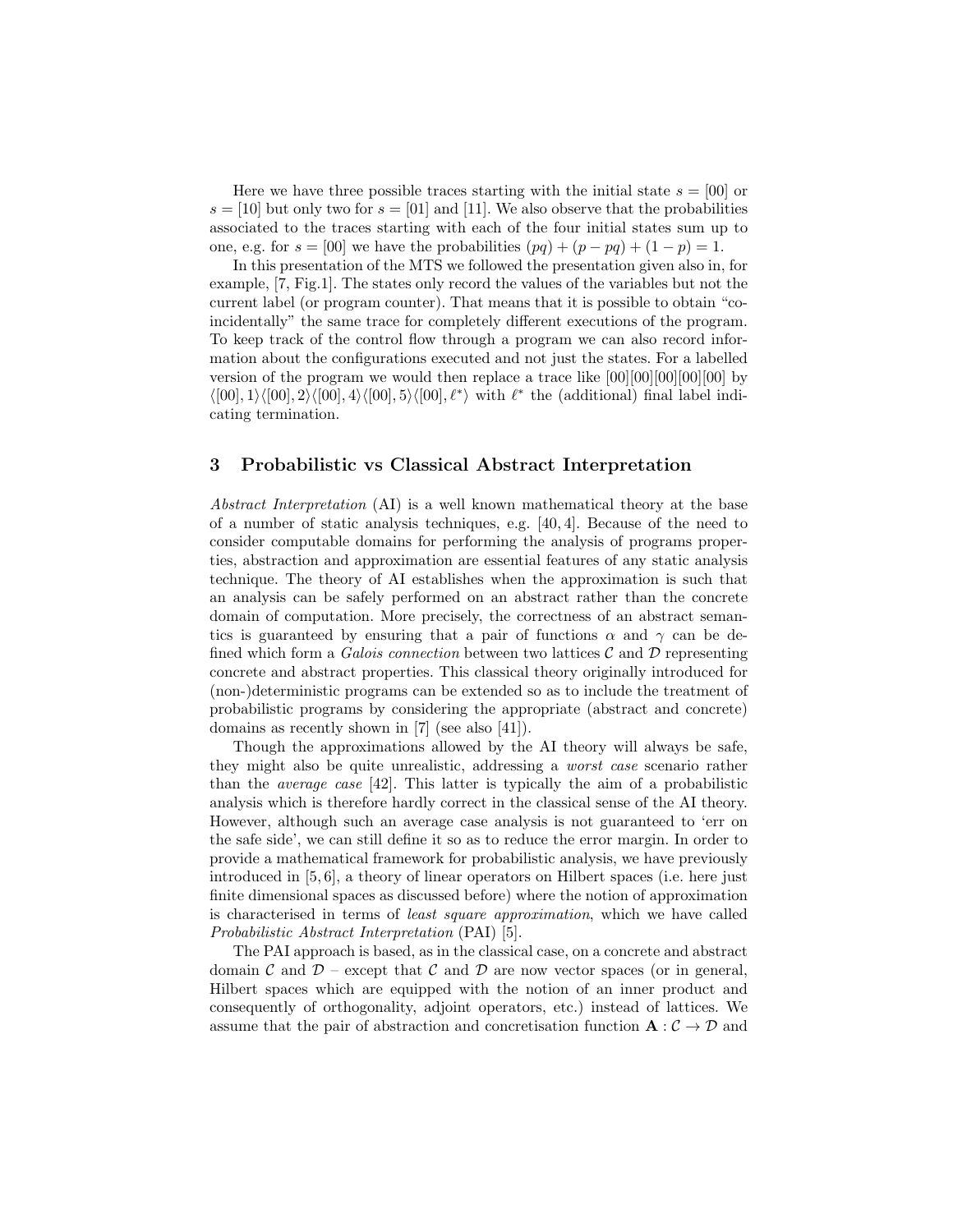$\mathbf{G} : \mathcal{D} \to \mathcal{C}$  are again structure preserving, i.e. in our setting they are (bounded) linear maps represented by matrices  $A$  and  $G$ . Finally, we replace the notion of a Galois connection by the notion of a Moore-Penrose pseudo-inverse [8, 10].

**Definition 1.** Let  $C$  and  $D$  be two finite dimensional vector spaces, and let  $\mathbf{A}: \mathcal{C} \to \mathcal{D}$  be a linear map between them. The linear map  $\mathbf{A}^{\dagger} = \mathbf{G}: \mathcal{D} \to \mathcal{C}$  is the Moore-Penrose pseudo-inverse of  $A$  iff

$$
\mathbf{A} \circ \mathbf{G} = \mathbf{P}_A \quad and \quad \mathbf{G} \circ \mathbf{A} = \mathbf{P}_G
$$

where  $P_A$  and  $P_G$  denote orthogonal projections (i.e.  $P_A^* = P_A = P_A^2$  and  ${\bf P}_G^* = {\bf P}_G = {\bf P}_G^2$  where .\* denotes the adjoint [33, Ch 10]) onto the ranges of  ${\bf A}$ and G.

Alternatively, if A is Moore-Penrose invertible (and all finite dimensional operators or matrices are), its Moore-Penrose pseudo-inverse,  $A^{\dagger}$  satisfies the following:

(i) 
$$
AA^{\dagger}A = A
$$
, \n(ii)  $A^{\dagger}AA^{\dagger} = A^{\dagger}$ , \n(iii)  $(AA^{\dagger})^* = AA^{\dagger}$ , \n(iv)  $(A^{\dagger}A)^* = A^{\dagger}A$ .

It is instructive to compare these equations with the classical setting. For example, if  $(\alpha, \gamma)$  is a Galois connection we similarly have  $\alpha \circ \gamma \circ \alpha = \alpha$  and  $\gamma \circ \alpha \circ \gamma = \gamma$ . We also have in a similar way as in the AI setting that **A** and  $A^{\dagger}$  determine each other uniquely (i.e.  $(\mathbf{A}^{\dagger})^{\dagger} = \mathbf{A}$ , e.g. [10, EX. 18, p49]).

The Moore-Penrose pseudo-inverse allows us to construct the closest (i.e. least square) approximation  $\mathbf{T}^{\#} : \mathcal{D} \to \mathcal{D}$  of a concrete semantics  $\mathbf{T} : \mathcal{C} \to \mathcal{C}$  as:

$$
\mathbf{T}^{\#} = \mathbf{G} \cdot \mathbf{T} \cdot \mathbf{A} = \mathbf{A}^{\dagger} \cdot \mathbf{T} \cdot \mathbf{A} = \mathbf{A} \circ \mathbf{T} \circ \mathbf{G}.
$$

In [5] we show how we can transform a Probabilistic Abstract Interpretation into a classical Abstract Interpretation, simply by forgetting the concrete (non-zero) values of probabilities and only considering the support set of a distribution as the set of "possibilities". One can also lift (in a non-unique way) a classical Abstract Interpretation to a Probabilistic Abstract Interpretation (e.g. by using uniform distributions). This method is conceptually equivalent to the probabilistic version of Abstract Interpretation presented in [7], although the result does not refer explicitly to the Maximal Trace Semantics. However, AI and PAI are not equivalent in terms of the analyses that they support. As we will show in Section 5, PAI is not only a base for probabilistic static analysis but also a suitable mathematical framework for testing.

## 4 Comparison of Probabilistic Semantics

For the language pWhile (with finite values or states) we have described in the above section three different semantics that we can summarise as follows.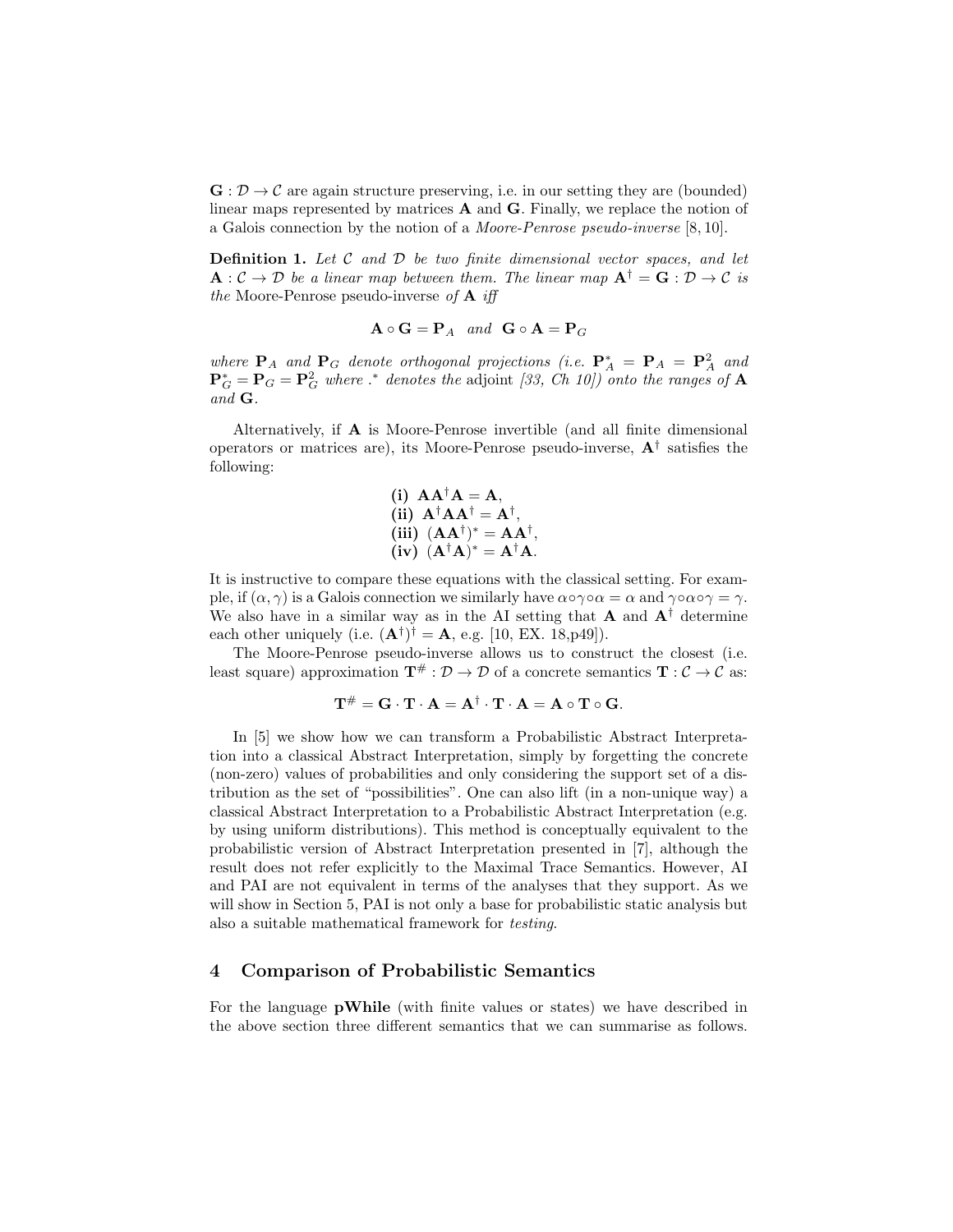The Kozen semantics gives the I/O behaviour of (terminating) programs, the LOS semantics gives the generator for a stepwise execution of the program (as a DTMC), and the MTS determines the possible traces and their corresponding probabilities (inherited from the scenarios).

In this section we will discuss in some detail the relationship between them with the aim of clarifying their different role in the static analysis of programs.

Kozen's Semantics and LOS. One important difference between the LOS and Kozen's semantics (Semantics 2 in [12]) is the use of labels (as a kind of program counter) to model the computational steps.

As already mentioned, in Kozen's semantics all non-terminating executions are treated equally, i.e. have a trivial or zero semantics. Another difference is that Kozen's semantics is based on a state space  $\mathcal{V}(\mathbf{Value}^n)$  as opposed to the LOS state space  $V(\text{Value})^{\otimes n}$  which allows for an independent treatment of each variable. In general, the tensor construction of the LOS allows for a kind of 'compositional' program analysis where the various syntactic components of a program can be analysed individually, which is not possible with Kozen's semantics.

In [28] we have shown that Kozen's operator  $[\![P]\!]_{KFS}$  is an abstraction of a limit of of iterations of the LOS semantics  $[P]_{LOS}$ . This abstraction is defined by the PAI operator which "forgets" about the computational state at all labels except  $\ell$ :

$$
\mathbf{A}_{\ell} = \mathbf{I} \otimes \ldots \otimes \mathbf{I} \otimes e_{\ell},
$$

where  $e_{\ell}$  is a unit or base vector in  $\mathcal{V}(\mathbf{Label})$  corresponding to label  $\ell \in \mathbf{Label}$ , i.e.  $e_{\ell} = (0, 0, \ldots, 0, 1, 0 \ldots, 0)$  with only one non-zero entry for the coordinate  $\ell$ . This can also be seen as  $1 \times |$ **Label** matrix. This operation keeps all the information about the state, i.e. values of the variables, but only when the execution is in label  $\ell$ . If we take for  $\ell = \ell^*$ , i.e. the terminal looping state in the semantics of a program, then this gives clearly the probabilities of the values of all variables for those computations which have already reached the end. So for any initial (classical) state  $s_0$  and initial label  $\ell = 0$  we can obtain the computational state in the final label  $\ell^*$  by iteration. The following propositions holds (cf. [28]):

Proposition 1. Given a pWhile program P and an initial (probabilistic) state  $s_0$  in  $\mathcal{V}(\textbf{Value})^{\otimes n}$ , then  $(s_0 \otimes e_0)[P]_{LOS}^t \mathbf{A}_{\ell^*}$  corresponds to the distributions over all states on which P terminates in t or fewer computational steps.

This covers all finite computations of t steps or fewer. In order to get the  $I/O$ behaviour for all terminating computations, i.e. the Kozen semantics, we need just to consider the limit of all computations of any length:

Proposition 2. Given a pWhile program P and an initial (probabilistic) state  $s_0$  in  $\mathcal{V}(\textbf{Value})^{\otimes n}$ , let  $[\![P]\!]_{KFS}$  be Kozen's semantics of P and  $[\![P]\!]_{LOS}$  the DTMC generator for P. Then

$$
(s_0 \otimes e_0)(\lim_{t \to \infty} [P]^t_{LOS}) \mathbf{A}_{\ell^*} = s_0 [P]_{KFS}.
$$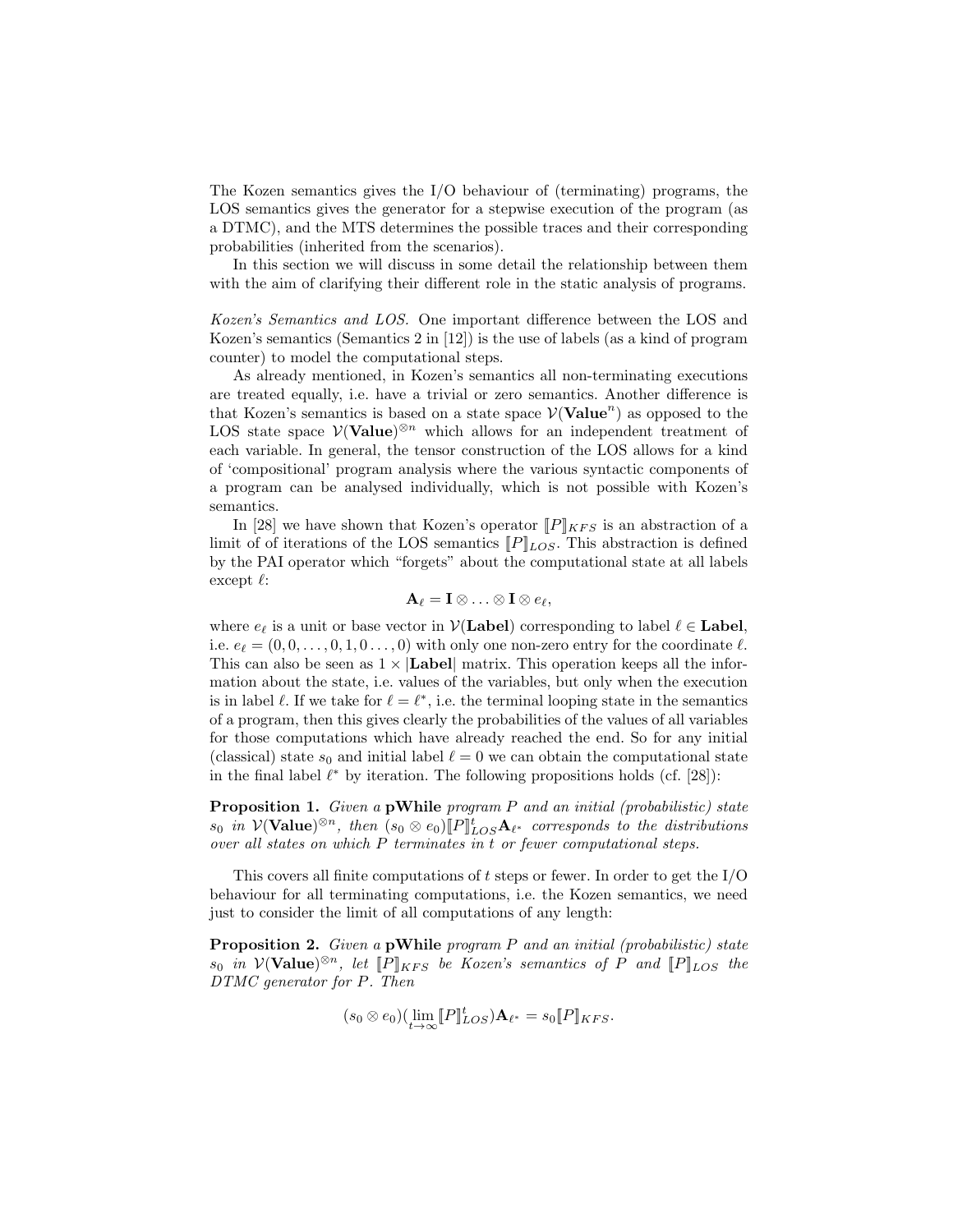Maximal Trace Semantics and LOS. Following the programme of [36] the authors present in [7] a classical abstraction for probabilistic MTS corresponding to a "strongest postcondition semantics". This is in effect an operator semantics which maps input distributions into some output distributions, cf. formula  $(2)$  in [7, 7.4]. A common but incorrect interpretation of the claims made in Section 7.3 of [7] is that the LOS is just an abstraction of the probabilistic MTS.

To investigate the relationship between LOS and MTS in more detail let us look at a concrete construction of probabilistic traces based on the LOS. It is somewhat not really clear if the MTS in [7] should be based on  $\Sigma =$  State or  $\Sigma = \text{Conf}$ . In the first case it is straightforward to see that the LOS actually contains more information than an MTS based only on state information. We will thus consider the MTS based on  $\Sigma = \text{Conf}$ , i.e. the reformulation of the probabilistic MTS as an element in  $\mathcal{V}(Conf^{+\infty})$ , which associates with every possible trace a probability that this is indeed the trace which will be executed during the program run. We will then relate this set of 'weighted' traces to the LOS as an operator on  $V(\text{Conf})$  where we also provide the initial distribution  $s_o \otimes e_0 = \rho_0 \in \mathcal{V}(\textbf{Conf}).$ 

The central issue is that the LOS allows for the construction of fronts, i.e. given an initial state we know for every time step  $t$  (in the future) all the probabilities that we will be in a certain state by considering the  $t$  iterations of the LOS (applied to the initial state). The MTS instead gives us for an initial state the probabilities of a particular execution trace (starting from that initial state). The LOS allows for the construction of a sequence of distributions over states (fronts) while the MTS gives a distribution over sequences (traces). The two notions are thus somewhat 'orthogonal'. However for a language like **pWhile**, with a semantics that can be modelled via a DTMC, the two approaches are equivalent. This is because DTMC's abstract from the history of a computation as only the current configuration determines the probabilities of the successor configurations. However, transition probabilities are exactly what is specified in the generator matrix of the DTMC and is all one needs to reconstruct the computational traces and their probabilities.

Instantiated for purely probabilistic languages the classical abstraction given by formula (2) in [7, 7.4] is an operator from distributions over traces to distribution transformers (for a fixed initial state/configuration  $s$ ), i.e.

$$
\alpha_s: \mathcal{V}(\mathbf{Conf}^{+\infty}) \to \mathcal{L}(\mathcal{V}(\mathbf{Conf}))
$$

rather than  $(\Omega \to \mathcal{P}(\text{Conf}^{\dagger \infty})) \to (\mathcal{V}(\text{Conf}) \to \mathcal{V}(\text{Conf}))$  as in [7, 7.4]. The abstraction map, if we consider the purely probabilistic case, becomes:

$$
((\alpha_s(\{\langle p,X\rangle\})(\delta))(s') = \sum_{s\in\Sigma} \{\delta(s) \cdot p \mid \text{for } s\sigma s' \in X^+\}.
$$

In other words, we associate to every distribution over traces  $\{\langle p, X \rangle\}$  a linear operator  $(\alpha_s({\langle p,X\rangle})\in \mathcal{L}(\mathcal{V}(Conf)).$  To see how this operator transforms a distribution  $\delta \in \mathcal{V}(\mathbf{Conf})$  into another distribution  $\alpha_s(\{\langle p, X \rangle\})(\delta) = \delta' \in \mathcal{V}(\mathbf{Conf})$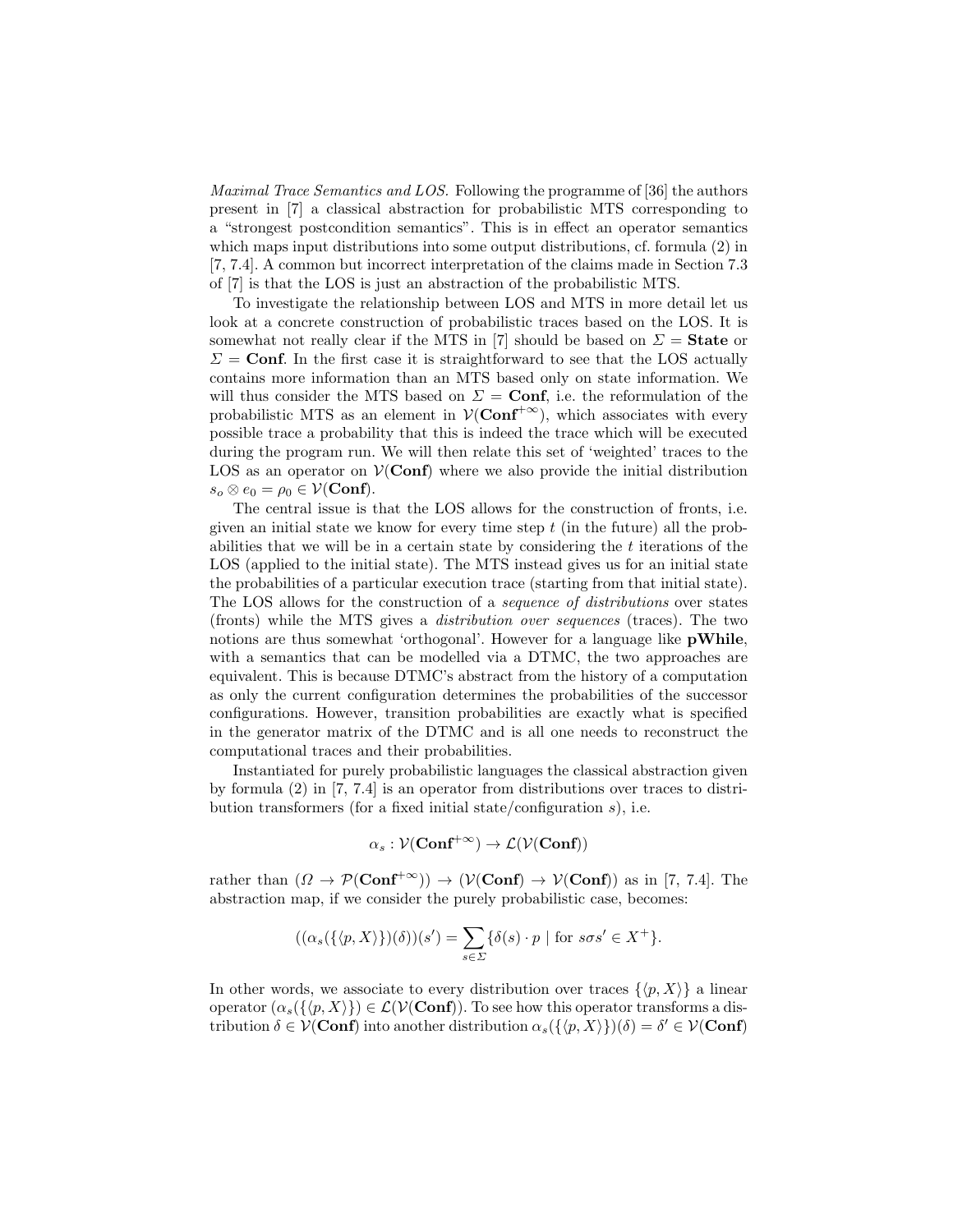we describe the probability of every configuration  $s' \in \text{Conf}$  in the new distribution  $\delta'$ . This is the sum of all products of the probabilities associated with all the traces which starting from any  $s$  reach  $s'$  in finitely many steps and the probability  $\delta(s)$  that we start indeed with s. In other words the probability  $\delta'(s')$ describes the probability that we terminate with  $s'$ . Therefore this abstraction gives the Kozen I/O semantics. However, it does not give the LOS which instead would require a classical abstraction of the form

$$
((\bar{\alpha}_s(\{\langle p,X\rangle\})(\delta))(s') = \sum_{s \in \Sigma} \{\delta(s) \cdot p \mid \text{if } ss' \ldots \in X\}
$$

i.e. an operator that collects the probabilities that in one step we reach  $s'$ , rather than eventually. Note that this abstraction does not require that  $s'$  is a terminating state.

The question is if  $\alpha_s$  or  $\bar{\alpha}_s$  are actually abstractions, i.e. if indeed information is lost. If we consider the dimension of the spaces involved it seems obvious that this is the case; in fact, for a finite  $\text{Conf}$  with n states we have that  $\dim(\mathcal{L}(V(\mathbf{Conf}))) = n^2$  (as the space of  $n \times n$  matrices), while for the distributions  $\mathcal{V}(\mathbf{Conf}^t)$  for traces of just finite length t we have  $\dim(\mathcal{V}(\mathbf{Conf})^{\otimes t}) = n^t$ . So this looks like a big reduction in dimensions. However, due to the memoryless property of DTMC (that is the case we are really interested in as for programming languages the current state gives all the information we need to continue the computation) we only need to consider traces of length 2 (i.e. transition steps) when we work with the abstraction  $\alpha_t$ . In this case we have again  $\dim(V(\text{Conf})\otimes V(\text{Conf}))=n^2$ . Thus, no information is lost and the abstraction is not really an abstraction but only a recasting of the MTS. If the MTS is the most concrete semantics (in the sense of [36]) then so is the LOS. In fact, we can show the following proposition.

**Proposition 3.** Given a pWhile program P, then the LOS  $[P]_{LOS}$  and the (configuration based) MTS  $[P]_{MTS}$  are equivalent, i.e. it is possible to construct either semantics from the other one.

If we base the MTS on configurations (not just on states) then it is, on one hand, straightforward to construct the LOS operator out of the MTS by considering for all initial configurations (i.e. point-distributions) the single step traces (or single step trace-prefixes) starting from this initial configuration: The probability associated to these (short) traces is exactly the transition probability recorded in the DTMC generator, i.e. the LOS – this is indeed what the map  $\bar{\alpha}_s$  above achieves. On the other hand, if we have the DTMC generator then for a trace  $s_{i_1} s_{i_2} s_{i_3} \dots$  the probability associated to this trace is the product of the transition probabilities  $([P]_{LOS})_{i_1i_2}, ([P]_{LOS})_{i_2i_3}$  etc. – i.e.  $\prod_j ([P]_{LOS})_{i_ji_{j+1}}$  – times the probabilities given by the initial distribution  $\delta(s_{i_1})$ .

As said before these constructions requires that the semantics of **pWhile** is modelled by a *homogenous* DTMC, i.e. that the transition probabilities from one configuration to another one do not change over time. This and the memory-less property of DTMC's seems to be a reasonable requirement for a programming language.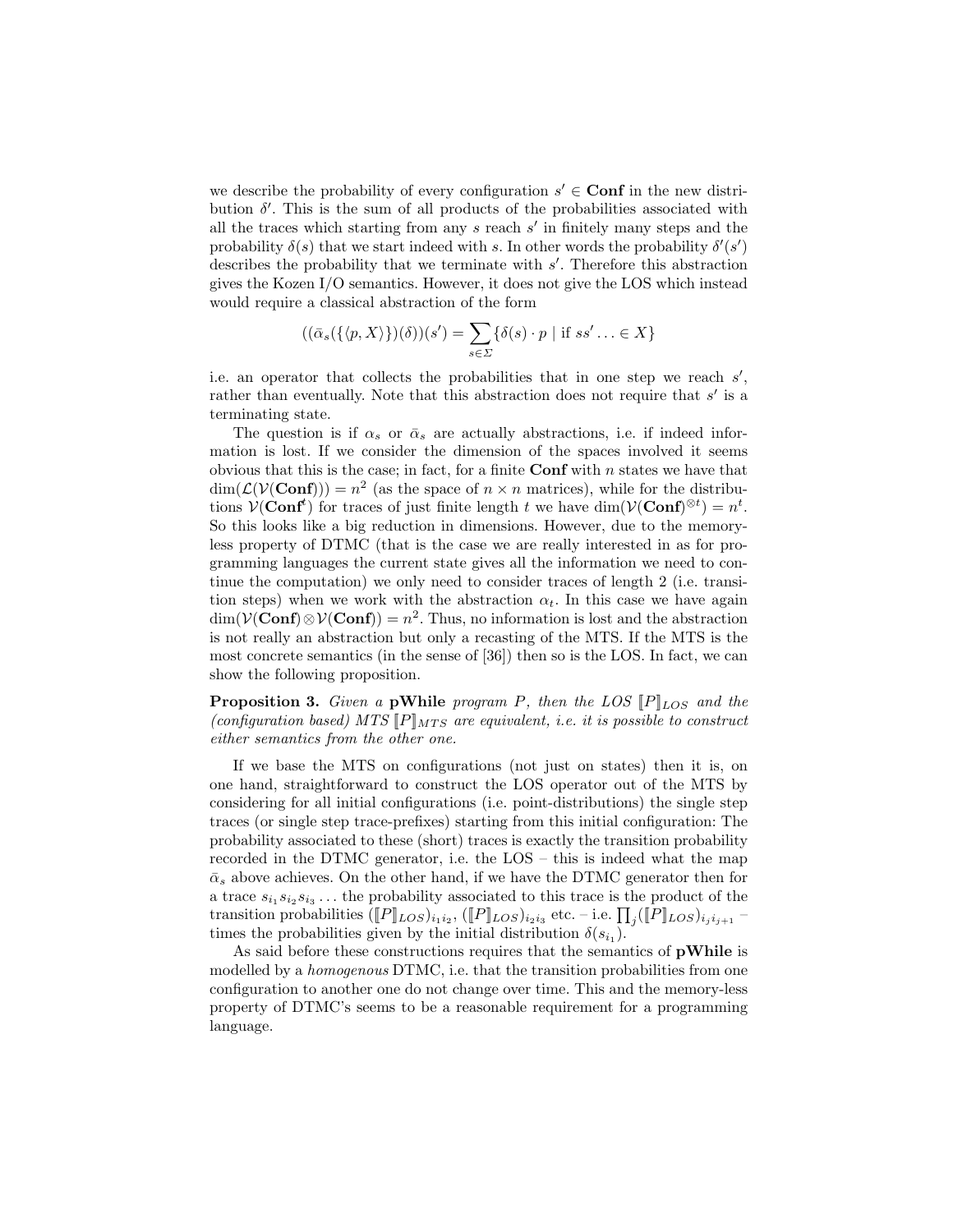### 5 Statistical Analysis of Probabilistic Programs via PAI

Probabilistic semantics provides the basis for the static analysis of probabilistic programs. In [7] this semantics is the MTS  $[P]_{MTS}$  explained in the previous sections. The probabilistic information in such a semantics depends on the choice of an appropriate measure space which attaches probabilities to the (non)deterministic program traces.

While the AI as well as the PAI framework allow us to use traces (quasi as the 'concretest' semantics) as a basis to construct more abstract semantics, e.g. the generator of the underlying DTMC, there is an important difference: In the AI setting these traces are assumed to be the ones which are indeed the true ones which we obtain when a program is executed; in the PAI setting – similar to the situation in statistical analysis, learning etc. – we can attempt to utilise not just ideal traces but also experimentally observed, maybe corrupted traces (which might be distorted by noise) in order to (re)construct the (most plausible) underlying abstract semantics (e.g. the DTMC generator).

In this section we show an approach where the probabilistic information about the program's executions is inferred by observing some sample runs. This way we establish in some sense a link between static program analysis and testing. Based on this, we can use PAI to calculate best estimates of the program's properties in a way similar to the so-called linear statistical model or, equivalently, the linear regression method.

The approach we are going to present is based on the idea of identifying observations with a linear combination of a set of random variables  $x_i$ , whose weights are chosen with the method of least squares so as to minimise the distance from the observations and the actual model expressing the program's behaviour. Thus the framework of Probabilistic Abstract Interpretation is particularly appropriate as a base of this approach.

#### 5.1 The Linear Statistical Model

In several contexts it is often useful to predict or estimate a variable  $\beta$  (or a vector of variables), given that we have the opportunity to observe variables  $y_1, y_2, \ldots, y_n$  which somehow (statistically) depend on  $\beta$ . This is a very important statistical problem which is typically faced by using so-called linear regression analysis, also known as linear statistical model (cf e.g. [11], [10, Section 8.3] or [8, Section 6.4]). This widely used statistical technique applies to situations such as the one mentioned above, where a random vector  $y$  depends *linearly* on a vector of parameters  $\beta$ , i.e. (using post-multiplication)

$$
y = \beta \mathbf{X} + \varepsilon,\tag{1}
$$

where y represents some measurement results and the parameters  $\beta$  are unknown, the matrix **X** is the *design matrix*, and  $\varepsilon$  is a random vector representing the errors of observing y which is conventionally assumed to have expected value equal to zero (as well as some further mild statistical conditions regarding the variance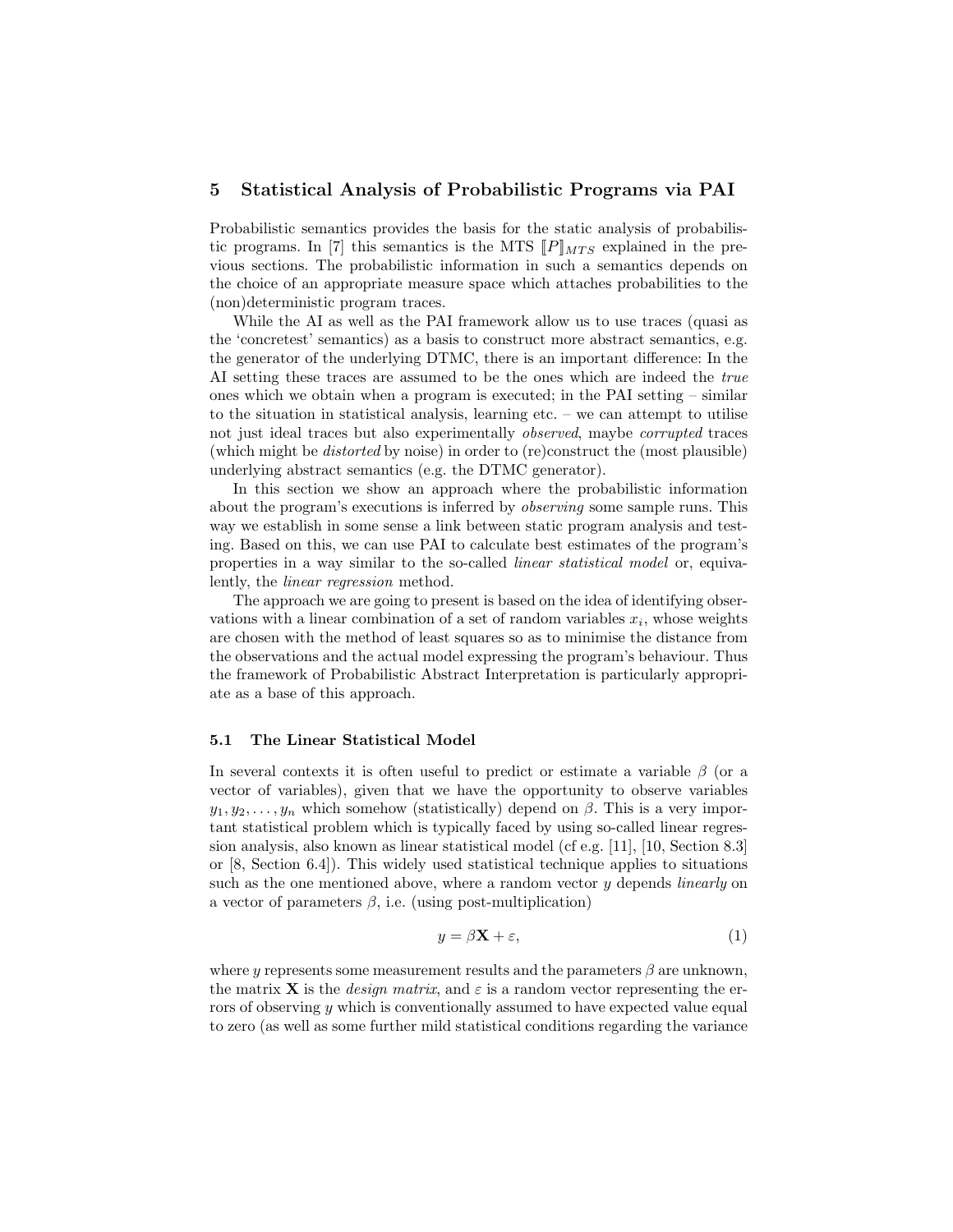and co-variance of  $\varepsilon$ ). These requirements mean that there is no underlying or systematic reason for the distortions  $\varepsilon$  (but only 'random' noise).

The role of least square approximations and the Moore-Penrose pseudoinverse in this context is of particular relevance for the well-known Gauss-Markov theorem (e.g. [10, Section 8.3, Thm. 1] for  $B = I$ , i.e. a naive least-square estimator):

**Theorem 1 (Gauss-Markov).** Consider the linear model  $y = \beta \mathbf{X} + \varepsilon$  with **X** of full column rank and  $\varepsilon$  fulfilling the conditions in [10, Section 8.3]. Then the Best Linear Unbiased Estimator (BLUE) is given by

$$
\hat{\beta} = y\mathbf{X}^{\dagger}.
$$

In its simplest version, the Gauss-Markov theorem thus asserts that the best estimate  $\hat{\beta}$  of the unknown parameters  $\beta$  can be obtained from some experimentally observed y by calculating  $y\mathbf{X}^{\dagger}$ , i.e. via the Moore-Penrose pseudo-inverse of the design matrix  $X$ , cf. [10, Section 8.3, eqn (35)].

#### 5.2 Application to Security Analysis

In order to give a motivation for why the reconstruction of unknown parameters or properties of a (computational) system is relevant let us consider an example from Computer Security, namely Kocher's attack on crypto protocols [43].

Modular exponentiation is a basic operation for computing the private key in crypto systems using the Diffie-Hellman or the RSA protocols. In [43], it is shown that by carefully measuring the time required to perform such an operation, an attacker may be able to find the Diffie-Hellman exponents or factor the RSA keys and break the cryptosystems.

The crucial point is the estimation of a single bit b in the secret key k. Since modular exponentiation takes very different execution times depending on the value of a certain bit  $b$  being 0 or 1, what the attacker needs are good estimate of these execution times in order to deduce the value of each bit of the key. Thus, linear statistical models play a crucial role in the analysis of security. We show how the problem of the timing attacks can be described as a statistical analysis problem, by using as an example a simplified implementation of the RSA exponentiation algorithm. By doing this we can also sketch the relationship between PAI and linear regression.

Suppose that  $t_0$  is the time it takes to perform multiplication in the modular exponentiation procedure if a single bit b of the cryptographic key k is  $b = 0$ and  $t_1$  if  $b = 1$ . We thus need to consider two possible DTMC models (or generators) one for the case  $b = 0$  and one  $b = 1$  which realise the corresponding exponentiation processes (incorporating maybe also some noise which we do not control which is due to the fact that the physical device we observe is also involved in other tasks/threads like network communication etc.). If we observe the (maybe distorted) running time (without knowing  $b$ ) the aim is to guess correctly which of the two models is actually being executed (i.e. the value of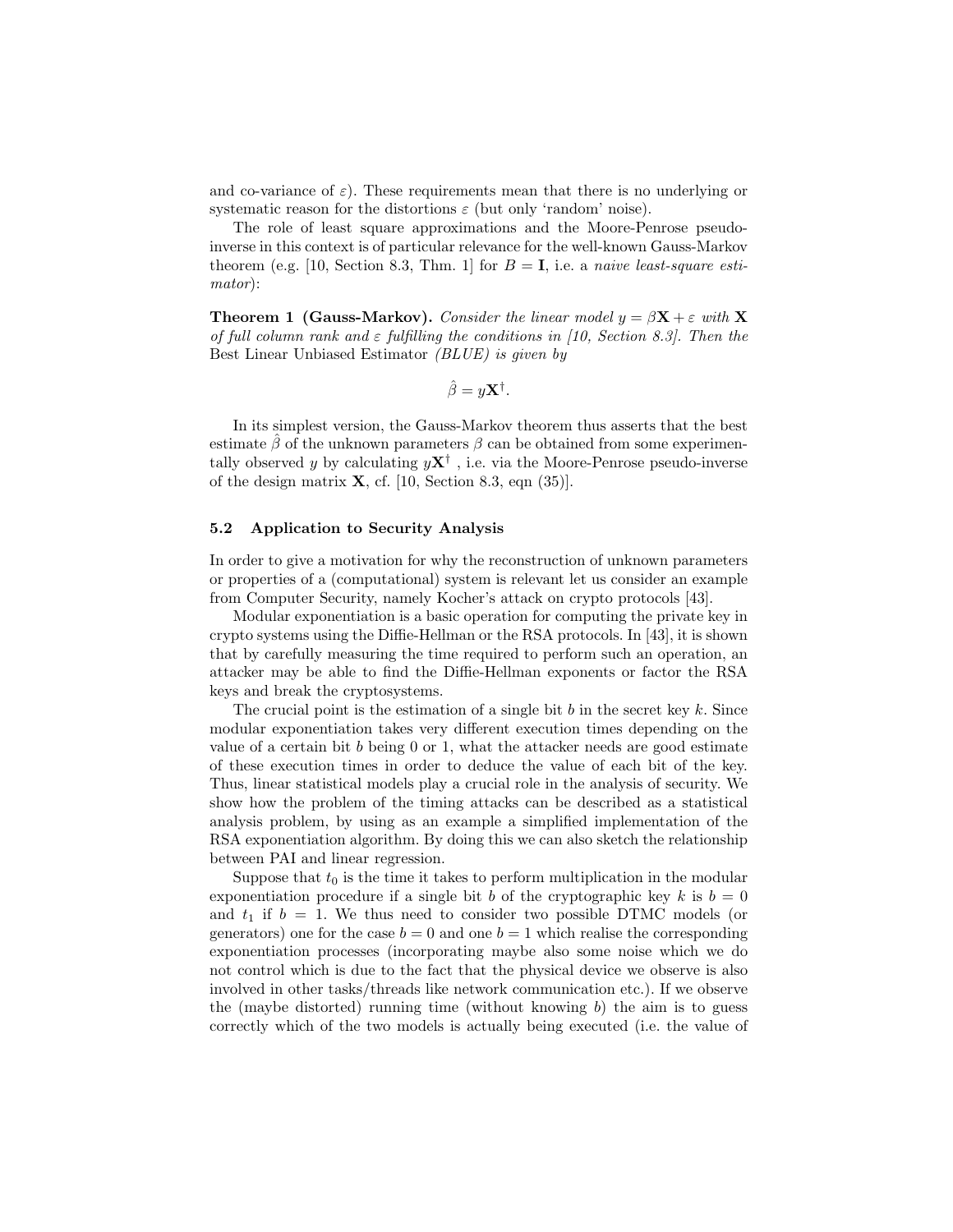b). We can also set the vector  $\beta$  to represent the strength/weights/probabilities that in a given model  $b = 0$  or  $b = 1$ , respectively.

More concretely, we can set the vector  $\beta_0 = (1,0)$  to represent the models of the system where the bit b of the key is  $b = 0$  and  $\beta_1 = (0,1)$  to the key with  $b = 1$ . We can now define a linear statistical model by constructing a design matrix  $\bf{X}$  (in the PAI sense a concretisation operator), which maps a model (element in the abstract domain) onto its timing behaviour (element in the concrete domain). As an example, we can consider the situation where we can observe ten possible execution times  $t_i$  that we enumerate and use as column indices for **X**. Suppose that  $t_0$  corresponds to the 3rd and  $t_1$  to the 7th column in this enumeration. In this case we obtain a design matrix of the form:

$$
\mathbf{X} = \left( \begin{smallmatrix} 0 & 0 & 1 & 0 & 0 & 0 & 0 & 0 & 0 \\ 0 & 0 & 0 & 0 & 0 & 0 & 1 & 0 & 0 \\ 0 & 0 & 0 & 0 & 0 & 1 & 0 & 0 & 0 \end{smallmatrix} \right),
$$

and we can calculate

$$
\beta_0 \mathbf{X} = (1,0) \cdot \mathbf{X} = (0,0,1,0,0,0,0,0,0,0)
$$

which tells us that for  $b = 0$  the chances of observing any other time signature than  $t_0$  is zero, and that  $t_0$  will definitively be observed. Similarly, we could have also used  $\beta_1 = (0, 1)$ .

If we begin instead by observing the time behaviour, i.e. if we test the program and obtain, for example, an (undistorted) observation vector of the form

$$
y = (0, 0, 1, 0, 0, 0, 0, 0, 0, 0),
$$

then, by calculating

 $y\mathbf{X}^{\dagger} = (1,0)$ 

we will get that  $b$  is definitely 0. If we now add a (Gaussian) error to our experiment then the observed times, corresponding to an estimate  $y$  would perhaps be something like (cf. Figures 1 and 2 in [43]):

$$
\hat{y} = (0.1, 0.2, 0.7, 0.2, 0.1, 0, 0, 0, 0, 0)
$$

i.e. we get a distorted observation result (e.g. because in 10 measurements we have observed once the first possible time, twice the second, etc.) The estimation (based on these observations) leads to a guess of the weights of the parameters in  $\beta$  that we calculate as

$$
\hat{y}\mathbf{X}^{\dagger} = (0.7, 0).
$$

This result reflects the fact that it is very likely that the value of bit  $b$  is 0 as we have observed, although with some errors, a time behaviour where the times cluster around the value  $t_0$ .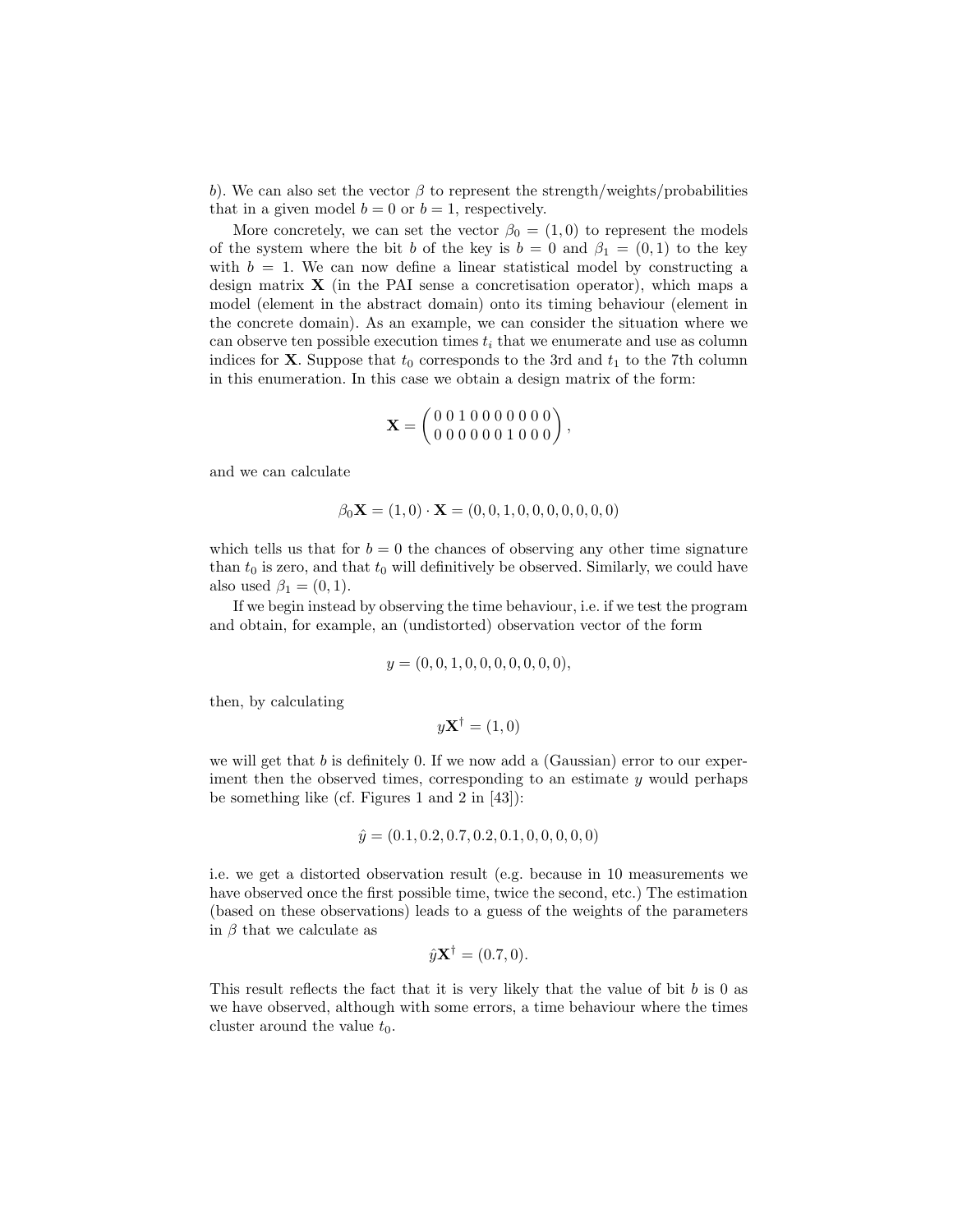#### 5.3 Abstraction and Linear Regression

Our aim is to show how statistics can be used in static analysis in all those cases where we have some observations at hand and we want to use them in order to improve the precision of the analysis. To this purpose we can use the theory of linear regression in order to determine a best estimate of the model underlying those observations, e.g. the DTMC generator that with highest probability produces the traces that we observe.

Note that classical abstract interpretation cannot be used in this scenario even in its probabilistic re-formulation as given e.g. in [7]; this is because the safety constraint at the base of the framework does not permit the consideration of expectation values in the analysis result, as these would not guarantee the (classical) correctness of the analysis (cf. Section 3).

In the setting of linear statistical models, the concretisation operator G of the PAI framework is a mapping from an abstract domain consisting of all possible Markov models for the observed program to all possible observable traces corresponding to the different runnings of the program. G plays the role of the design matrix of the statistical model. Thus, if  $y$  is a vector defining the probabilities of certain traces according to some observations and  $\beta$  represents a parameterised Markov model, then we can use the linear statistical equation (1) in its simplest instance, i.e. with  $\varepsilon = 0$ ,  $y \in \mathbb{R}^n$ ,  $X \in \mathbb{R}^{n \times p}$  and  $\beta \in \mathbb{R}^p$ , and obtain the best estimate of the concrete Markov model by  $\hat{\beta} = \mathbf{y} \mathbf{X}^{\dagger}$ .

Example 8. Consider the following simple examples of DTMC's:



The generator matrices of these probabilistic transition relations are

$$
\mathbf{T}_{0,1} = \begin{pmatrix} 0 & 1 \\ 0 & 1 \end{pmatrix} \quad \mathbf{T}_{\frac{1}{2},1} = \begin{pmatrix} \frac{1}{2} & \frac{1}{2} \\ 0 & 1 \end{pmatrix} \quad \mathbf{T}_{0,\frac{1}{2}} = \begin{pmatrix} 0 & 1 \\ \frac{1}{2} & \frac{1}{2} \end{pmatrix} \quad \mathbf{T}_{\frac{1}{2},\frac{1}{2}} = \begin{pmatrix} \frac{1}{2} & \frac{1}{2} \\ \frac{1}{2} & \frac{1}{2} \end{pmatrix}
$$

Clearly with  $\mathbf{T}_{\frac{1}{2},\frac{1}{2}}$  we can generate all infinite  $0/1$  sequences. Note that since these are uncountably many, the probability structure on the maximal trace space will thus require a measure theoretical modelling.

These DTMC's are in essence the processes (for different values of p and q) which describe the core (loop body) of our Example 1 in the LOS or Kozen semantics, cf. also  $\llbracket S \rrbracket_{KFS}$  in Example 3.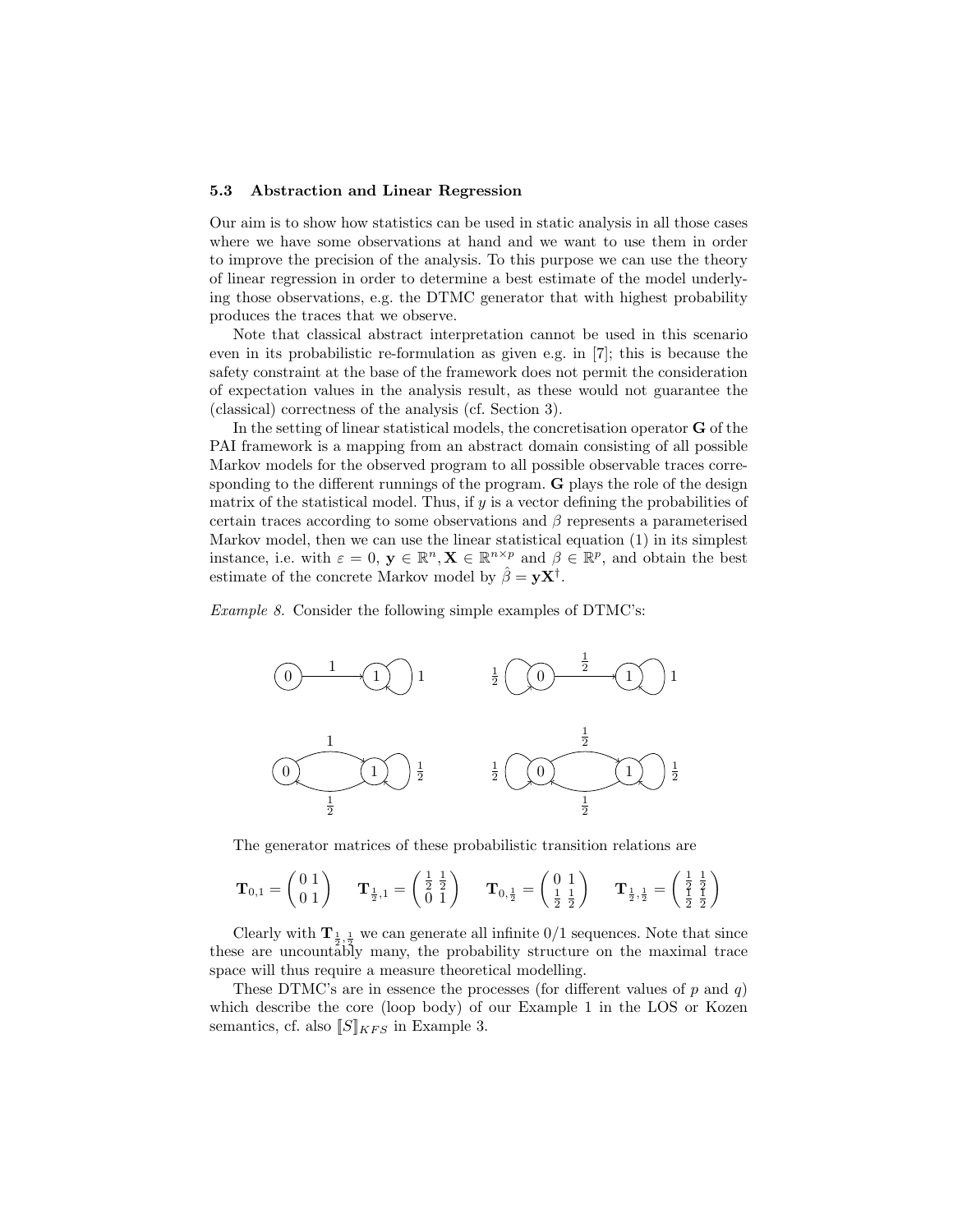The processes above depend on the parameters  $p$  and  $q$  in the real interval  $[0, 1]$  which we can see as the probability to remain in state 0 and state 1, respectively. They are represented by the DTMC

$$
p\left(\bigodot \left(\begin{array}{c}\n1-p \\
\hline\n1-q\n\end{array}\right)q
$$

with generator

$$
\mathbf{T}_{pq} = \left(\begin{array}{cc} p & 1-p \\ 1-q & q \end{array}\right)
$$

Clearly any property of a program whose behaviour can be described as above depends on the parameters  $p$  and  $q$ . Moreover, observing the property may be influenced by some distorted execution of  $T_{pq}$ . By applying the statistical linear model we can find best estimates for the parameters  $p$  and  $q$ . In the next example we show that this corresponds to performing a static analysis based on PAI. The application of the linear statistical model allows us to compute best estimates for some properties of the models encoded in a vector  $\beta$ . Alternatively, we can use the linear statistical model to establish a weighting  $\beta$  of some given DTMC's generating some observed traces. These weighting are guaranteed to be the best linear unbiased estimators by the least squares property of the Moore-Penrose pseudo-inverse and can be used as a base for trade-off or speculative analysis.

In the following example we show how a concrete and abstract space for PAI can be constructed for supporting statistical analysis.

Example 9. Consider the DTMC in Example 8 with DTMC generator

$$
\mathbf{T}_{pq} = \left(\begin{array}{cc} p & 1-p \\ 1-q & q \end{array}\right)
$$

This system is completely specified when both the values of  $p$  and  $q$  and the initial state s are specified. Thus we can identify the abstract semantic domain with the set of all pairs of initial states  $s \in \{0,1\}$  and matrices  $\mathbf{T}_{pq}$  of the form above.

$$
\mathcal{M} = \{ \langle s, \mathbf{T}_{pq} \rangle \} = \left\{ \langle s, \left( \begin{array}{cc} p & 1-p \\ 1-q & q \end{array} \right) \rangle \right\}
$$

or equivalently with the set of triples  $\mathcal{M} = \{ \langle s, p, q \rangle | s \in \{0, 1\}, p, q \in [0, 1] \}.$ 

Note that this parametric DTMC generator encodes the same information as the set of all parametric traces starting from any initial state (cf. Section 4). In order to apply PAI we consider the distributions over  $M$ , i.e. the normalised, positive elements in the vector space over M, i.e. we take  $\mathcal{D} = \mathcal{V}(\mathcal{M})$ .

The concrete domain consists of the set of all (infinite) sequences of 0 and 1,  $\mathcal{T} = \Sigma^{+\infty} = \{0,1\}^{+\infty}$ , representing the execution traces resulting from fixing actual values of the parameters  $p$  and  $q$  and the input state. The concrete domain of PAI is therefore the space of distributions on traces  $\mathcal{C} = \mathcal{V}(\mathcal{T})$ .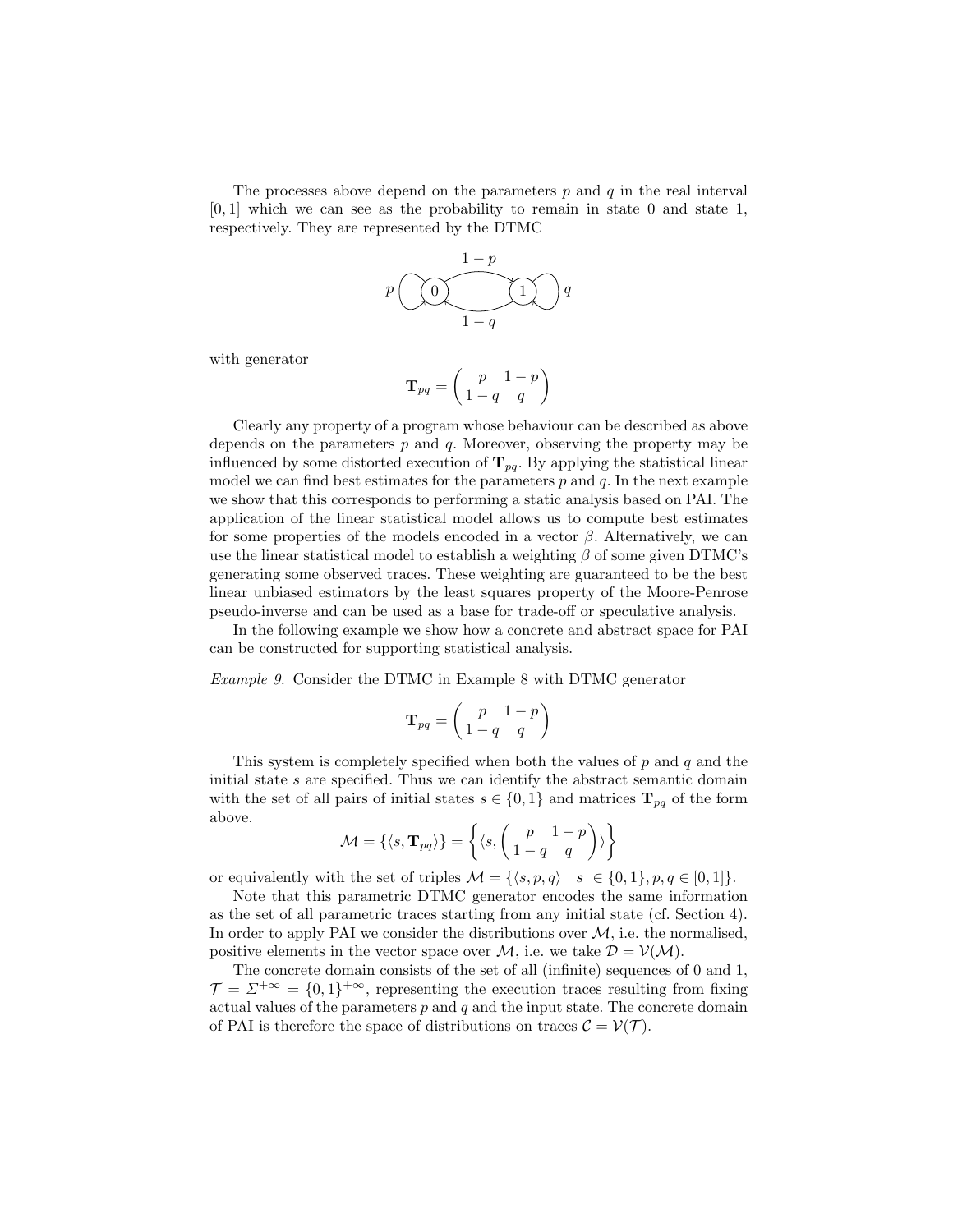| $G =$                            | $\overline{0}$<br>$\begin{smallmatrix} 0\\ \frac{1}{4}\\ 0 \end{smallmatrix}$<br>$\mathbf 1$<br>$\boldsymbol{0}$<br>$\boldsymbol{0}$<br>$\begin{array}{c} 0 \\ \frac{1}{4} \\ 0 \end{array}$<br>$\mathbf{1}$<br>$\boldsymbol{0}$<br>$\boldsymbol{0}$<br>$\begin{smallmatrix} 0\\ \frac{1}{4}\\ 0 \end{smallmatrix}$<br>$\mathbf 1$<br>$\overline{0}$ | $\boldsymbol{0}$<br>$\begin{matrix} 0 \\ \frac{1}{4} \\ 0 \end{matrix}$<br>$\boldsymbol{0}$<br>$\boldsymbol{0}$<br>$\boldsymbol{0}$<br>$\begin{smallmatrix} 0\\ \frac{1}{4}\\ 0 \end{smallmatrix}$<br>$\overline{0}$<br>$\overline{0}$<br>$\boldsymbol{0}$<br>$\begin{smallmatrix} 0\\ \frac{1}{4}\\ 0 \end{smallmatrix}$<br>$\boldsymbol{0}$<br>$\overline{0}$ | $\mathbf{1}$<br>$\boldsymbol{0}$<br>$\frac{1}{2}$ 0<br>$\boldsymbol{0}$<br>$01/24$<br>$01/44$<br>$\overline{0}$<br>$\boldsymbol{0}$<br>$\boldsymbol{0}$<br>$\boldsymbol{0}$<br>$\boldsymbol{0}$<br>$\overline{0}$<br>$\boldsymbol{0}$<br>$\overline{0}$ | $\overline{0}$<br>$\boldsymbol{0}$<br>$\boldsymbol{0}$<br>$\overline{0}$<br>$\overline{0}$<br>$01⁄2$<br>$01⁄4$<br>$01⁄4$<br>$\overline{0}$<br>$\boldsymbol{0}$<br>$\,1\,$<br>$\boldsymbol{0}$<br>$\frac{1}{2}$ <sub>0</sub><br>$\boldsymbol{0}$<br>$\overline{0}$ | $\boldsymbol{0}$<br>$\boldsymbol{0}$<br>$\begin{array}{c} 0 \\ \frac{1}{2} \\ 0 \end{array}$<br>$\,1$<br>$\overline{0}$<br>$\boldsymbol{0}$<br>$01/4$<br>$01/2$<br>$01/2$<br>$\overline{0}$<br>$\boldsymbol{0}$<br>$\overline{0}$<br>$\boldsymbol{0}$<br>$\boldsymbol{0}$ | $\boldsymbol{0}$<br>$\mathbf 1$<br>$\boldsymbol{0}$<br>$\frac{1}{2}$ 0<br>$\boldsymbol{0}$<br>$01/2401/44$<br>$\overline{0}$<br>$\overline{0}$<br>$\boldsymbol{0}$<br>$\boldsymbol{0}$<br>$\boldsymbol{0}$<br>$\boldsymbol{0}$<br>$\boldsymbol{0}$ | $\boldsymbol{0}$<br>$\boldsymbol{0}$<br>$\boldsymbol{0}$<br>$\boldsymbol{0}$<br>$\boldsymbol{0}$<br>$\boldsymbol{0}$<br>$\begin{matrix} 0 & 1 \\ \frac{1}{4} & 0 \\ 0 & \frac{1}{4} \\ 0 & 1 \\ \end{matrix}$<br>$\overline{0}$<br>$\boldsymbol{0}$<br>$\overline{0}$<br>$\boldsymbol{0}$<br>$\overline{0}$ | $\boldsymbol{0}$<br>$\boldsymbol{0}$<br>$\overline{0}$<br>$\boldsymbol{0}$<br>$\boldsymbol{0}$<br>$\boldsymbol{0}$<br>$01/4$<br>$01/4$<br>$01/4$<br>$01/4$<br>$\,1$<br>$\overline{0}$<br>$\,1$<br>$\boldsymbol{0}$<br>$\mathbf{1}$ |                                                                             |                                                                                                                                   | $\overline{\mathcal{S}}$<br>$\overline{0}$<br>1<br>$\begin{smallmatrix}0\\1\end{smallmatrix}$<br>$\overline{0}$<br>$\mathbf{1}$<br>$\boldsymbol{0}$<br>$\mathbf{1}$<br>$\overline{0}$ | $\frac{p}{0}$<br>$\frac{q}{0}$<br>$\boldsymbol{0}$<br>$\boldsymbol{0}$<br>$\frac{1}{2}$ $\frac{1}{2}$ $\frac{1}{1}$<br>$\boldsymbol{0}$<br>$\overline{0}$<br>$\theta$<br>$\mathbf{1}$<br>$\boldsymbol{0}$<br>$\frac{1}{2}$ $\frac{1}{2}$ $\frac{1}{2}$<br>$\overline{0}$<br>$\frac{0}{2}$ |                                                                                  |                                                                                                                              | $rac{s}{1}$<br>$\frac{p}{\frac{1}{2}}$<br>$\overline{0}$<br>$\mathbf{1}$<br>$\overline{1}$<br>$\overline{0}$<br>$\overline{0}$<br>$\mathbf{1}$<br>$\overline{0}$<br>$\frac{1}{2}$ $\frac{1}{2}$ $\frac{1}{1}$<br>$\overline{0}$<br>$\mathbf{1}$<br>$\overline{0}$<br>$\mathbf{1}$<br>$\mathbf{1}$ | $\frac{q_1}{1 \cdot 2}$ $\frac{1}{2}$ $\frac{1}{2}$ $\frac{1}{2}$<br>$\mathbf{1}$<br>$\mathbf 1$<br>$\,1\,$<br>$\mathbf{1}$<br>$\mathbf{1}$                          |                                                                                                                                | trace<br>$\overline{000}$<br>0 <sub>0</sub><br>0 <sub>1</sub><br>$\boldsymbol{0}$<br>$1\ 0$<br>$1\ 0$<br>$1\,1$<br>11                       | $\mathbf{1}$<br>$\overline{0}$<br>$\mathbf{1}$<br>$\overline{0}$<br>$\mathbf{1}$<br>$\overline{0}$<br>$\mathbf{1}$                                |
|----------------------------------|------------------------------------------------------------------------------------------------------------------------------------------------------------------------------------------------------------------------------------------------------------------------------------------------------------------------------------------------------|-----------------------------------------------------------------------------------------------------------------------------------------------------------------------------------------------------------------------------------------------------------------------------------------------------------------------------------------------------------------|---------------------------------------------------------------------------------------------------------------------------------------------------------------------------------------------------------------------------------------------------------|-------------------------------------------------------------------------------------------------------------------------------------------------------------------------------------------------------------------------------------------------------------------|---------------------------------------------------------------------------------------------------------------------------------------------------------------------------------------------------------------------------------------------------------------------------|----------------------------------------------------------------------------------------------------------------------------------------------------------------------------------------------------------------------------------------------------|-------------------------------------------------------------------------------------------------------------------------------------------------------------------------------------------------------------------------------------------------------------------------------------------------------------|------------------------------------------------------------------------------------------------------------------------------------------------------------------------------------------------------------------------------------|-----------------------------------------------------------------------------|-----------------------------------------------------------------------------------------------------------------------------------|---------------------------------------------------------------------------------------------------------------------------------------------------------------------------------------|-------------------------------------------------------------------------------------------------------------------------------------------------------------------------------------------------------------------------------------------------------------------------------------------|----------------------------------------------------------------------------------|------------------------------------------------------------------------------------------------------------------------------|---------------------------------------------------------------------------------------------------------------------------------------------------------------------------------------------------------------------------------------------------------------------------------------------------|----------------------------------------------------------------------------------------------------------------------------------------------------------------------|--------------------------------------------------------------------------------------------------------------------------------|---------------------------------------------------------------------------------------------------------------------------------------------|---------------------------------------------------------------------------------------------------------------------------------------------------|
| $\textbf{G}^\dagger$<br>$\equiv$ | $\begin{array}{c} 0 \\ -\frac{2}{3} \\ \frac{11}{15} \\ -\frac{1}{15} \\ 0 \\ 0 \\ 0 \\ 0 \\ \end{array}$                                                                                                                                                                                                                                            |                                                                                                                                                                                                                                                                                                                                                                 | $\begin{matrix} 0 & 0 \\ 0 & 0 \\ \frac{-1}{15} & -\frac{1}{15} \\ -\frac{1}{3} & 0 \end{matrix}$                                                                                                                                                       | $\begin{array}{c} 0 & \frac{4}{3} \\ \frac{1}{3} & \frac{1}{5} \\ 0 & 0 \\ 0 & 0 \\ \end{array}$                                                                                                                                                                  | $\begin{array}{c} 0 \\ 0 \\ 0 \\ 0 \\ \frac{1}{3} \\ \frac{1}{3} \\ \frac{1}{3} \\ \frac{1}{3} \\ 0 \end{array}$                                                                                                                                                          | $\frac{1}{3}$ $\frac{1}{3}$ $\frac{1}{3}$ $\frac{1}{3}$ $\frac{1}{9}$ $\frac{1}{9}$ $\frac{1}{9}$ $\frac{1}{9}$ $\frac{1}{9}$ $\frac{1}{9}$ $\frac{1}{9}$                                                                                          | $\boldsymbol{0}$<br>$\overline{0}$<br>$\overline{0}$<br>$\begin{array}{c} 0 \\ \frac{11}{15} \\ -\frac{1}{3} \\ 0 \end{array}$                                                                                                                                                                              | $0 \tfrac{2}{3} \tfrac{1}{3} \tfrac{1}{3} \tfrac{1}{3}$<br>$\begin{array}{c} 0 \\ 0 \\ 0 \end{array}$                                                                                                                              | $\boldsymbol{0}$<br>$\overline{0}$<br>$\overline{0}$<br>$01⁄5⁄1⁄5⁄4⁄3$<br>0 | $\boldsymbol{0}$<br>$\frac{4}{3}$ 0<br>$\overline{0}$<br>$\boldsymbol{0}$<br>$\boldsymbol{0}$<br>$\overline{0}$<br>$\overline{0}$ | $\boldsymbol{0}$<br>$\overline{0}$<br>$\overline{0}$<br>$\overline{0}$<br>$\boldsymbol{0}$<br>$\begin{array}{c} 0 \\ \frac{4}{3} \\ 0 \end{array}$                                    | $\frac{1}{3}$ $\frac{1}{3}$ $0$<br>$\overline{0}$<br>$\begin{array}{c} 0 \\ 0 \end{array}$<br>$\begin{matrix} 0 \\ 0 \end{matrix}$                                                                                                                                                        | $\boldsymbol{0}$<br>$\begin{array}{c} 0 \\ 0 \end{array}$<br>$01⁄51⁄54⁄3$<br>$0$ | $0$ $\frac{2}{3}$ $\frac{1}{15}$ $\frac{15}{15}$ $\frac{1}{15}$ $\frac{1}{15}$<br>$\begin{array}{c} 0 \\ 0 \\ 0 \end{array}$ | $\boldsymbol{0}$<br>$\begin{array}{c} 0 \\ 0 \\ 0 \end{array}$<br>$\boldsymbol{0}$<br>$0$ $\frac{1}{3}$ $\frac{1}{3}$                                                                                                                                                                             | $\boldsymbol{0}$<br>$\frac{4}{3}$ $\frac{1}{5}$ $\frac{5}{5}$ $\frac{1}{5}$ $\frac{1}{5}$ $\frac{1}{5}$<br>$\boldsymbol{0}$<br>$\begin{array}{c} 0 \\ 0 \end{array}$ | $\boldsymbol{0}$<br>$\begin{array}{c} 0 \\ 0 \end{array}$<br>$\overline{0}$<br>$\overline{0}$<br>$0 \\frac{1}{3} \\frac{1}{3}$ | $\frac{1}{3}$ $\frac{1}{3}$ $\frac{1}{0}$<br>$\overline{0}$<br>$\boldsymbol{0}$<br>$\boldsymbol{0}$<br>$\begin{matrix} 0 \\ 0 \end{matrix}$ | 0<br>$\boldsymbol{0}$<br>$\overline{0}$<br>$\boldsymbol{0}$<br>$\boldsymbol{0}$<br>$\begin{array}{c} 0 \\ \frac{1}{3} \\ \frac{1}{3} \end{array}$ |

Fig. 1. Relating models and traces (for the cut-down version)

Numerical Experiments. Even for the simple example given above, the sets involved are uncountably infinite. In order to be able to compute an analysis of the system in Example 8 we will consider here the simple case where transition probabilities can only assume values in a finite set, i.e.  $p, q \in \{p_0, \ldots, p_n\}$  and where traces can only be of length  $t$ , for a given  $t$ .

If we consider  $p, q \in \{0, \frac{1}{2}, 1\}$ , we obtain 9 possible semantics, i.e. DTMC generators while we can choose among two possible initial states, namely either 0 or 1. We will also restrict to traces of length  $t = 10$ . The abstract domain is thus specified by  $\mathcal{D} = \mathcal{V}(\{0,1\}) \otimes \mathcal{V}(\{0,\frac{1}{2},1\}) \otimes \mathcal{V}(\{0,\frac{1}{2},1\}) = \mathbb{R}^2 \otimes \mathbb{R}^3 \otimes \mathbb{R}^3 = \mathbb{R}^{18}$ , while the concrete traces are modelled by  $\mathcal{C} = \tilde{\mathcal{V}}(\{0,1\}^{10}) = \mathcal{V}(\{0,1\})^{\otimes 10} =$  $(\mathbb{R}^2)^{\otimes 10} = \mathbb{R}^{1024}$ . We can now construct a linear map  $\mathbf{G} : \mathcal{D} \to \mathcal{C}$  that associates to each instance model and initial input the distributions over the traces that are obtained in that model. As we have 18 possible models and 1024 possible traces, the operator **G** is given by the  $18 \times 1024$  matrix.

As it is impossible to present here the actual  $18 \times 1024$  matrix **G** (due to its size) we just try to illustrate how it looks like by restricting us to the case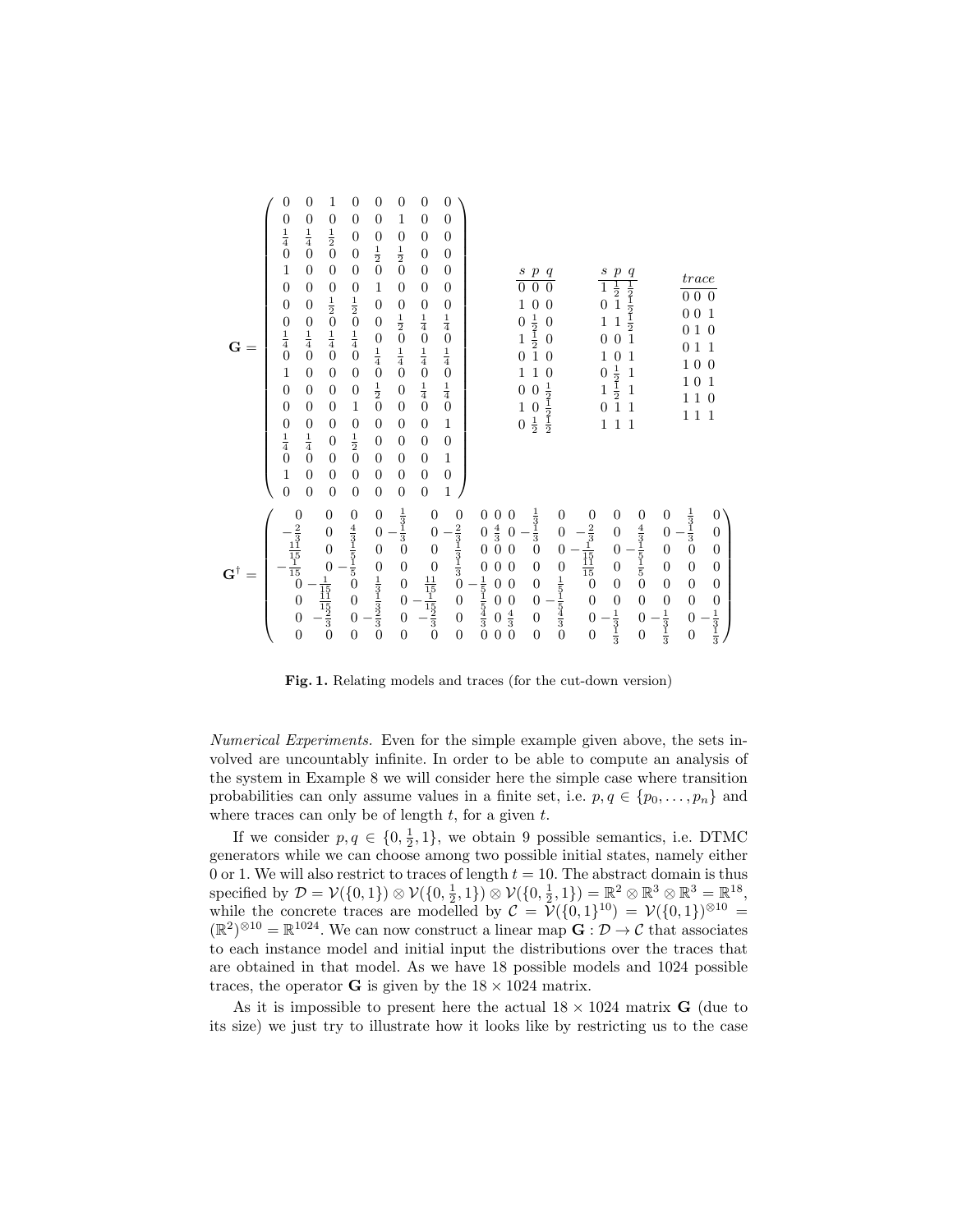of 8 possible traces of at most 3 steps. However, it should be stressed that in this case the (abstract) space of models  $\mathcal M$  is larger than that of the (concrete) space of traces  $\mathcal{T}$ , which is not what we have in mind. For this cut-down case we can explicitly state the matrix  $G$  with rows representing the possible instance models and the columns representing the possible traces as depicted in Figure 1. The entries of this matrix specify the probabilities that a given model (row) generates a certain trace (column). For example, the entry  $\mathbf{G}_{33} = \frac{1}{2}$  means that with the third model in the enumeration given above, i.e. for initial state  $s = 0$ ,  $p = \frac{1}{2}$  and  $p = 0$ , we get the third trace, i.e. 010, with probability  $\frac{1}{2}$ .

We then compute the Moore-Penrose pseudo-inverse of the G matrix which we can use to calculate the best estimator of the parameters  $p$  and  $q$ . Intuitively,  $\mathbf{G}^{\dagger}$  gives us the probabilities that when a certain trace is observed this comes from a certain model. In order to illustrate how  $G^{\dagger}$  looks like we also present it for the cut-down version in Figure 1.

We undertook some numerical experiments and we report below some of results we obtained. For  $p = 0 = q$  we simulated 10000 times the execution of the system (including random noise) and observed traces with a length  $t = 10$ . This gives a concrete domain of  $\dim(\mathcal{C}) = 2^{10} = 1024$ , i.e. there are about one thousand possible traces we can observe. We have considered DTMC without distortion, i.e. no error, as well as the case where a noise of strength  $\varepsilon$  was applied according to a normal distribution (mean zero and variance one, cf. randn() in Octave 3.8.0, p391). The simulations resulted in an estimated distribution over all possible  $2^{10}$  traces. For the undistorted case we denote this distribution vector by y, for  $\varepsilon = 0.01$  by y' and for  $\varepsilon = 0.1$  by y''. The initial state was always chosen with probability  $\frac{1}{2}$  as state 0 or state 1. The resulting distributions over possible models we obtained are listed below:

yG† = 1 2 1 2 0 0 0 0 0 0 0 0 0 0 0 0 0 0 0 0 y <sup>0</sup>G† = 0.48 0.48 0.02 0.01 0 0 0.01 0.02 −0.02 −0.01 0 0 0 0 0 0 0 0 y <sup>00</sup>G† = 0.33 0.33 0.17 0.11 0 0 0.11 0.18 −0.12 −0.12 0 0 0 0 0 0 0 0

These results mean that if we observe the undisturbed DTMC in order to obtain experimentally the probabilities for all possible  $2^{10}$  traces then we can identify the underlying model uniquely. The  $\hat{\beta} = y\mathbf{G}^{\dagger}$  describes an "estimate" corresponding to the statement that the actual process which was running when we observed y is a mixture of the first two models which are given by  $s = 0$  or  $s = 1$  and  $p = 0$  and  $q = 0$ . Indeed these are exactly the two models we used in the simulation.

For  $\varepsilon = 0.01$  we also identify the unknown system (parameters) with high probability but there is some tendency to mismatch the observations with a system or model that was actually *not* used in the simulation (namely the 3rd, 4th, etc model with either p or q being equal to  $\frac{1}{2}$  – interestingly, the case were  $p = \frac{1}{2} = q$  gets a negative weighting).

If we increase the error term in the simulation, i.e. for the distortion  $\varepsilon = 0.1$ , the possibility of a wrong identification of the actual model(s) is reinforced: The weights associated to the actual systems (i.e.  $\beta_1$  and  $\beta_2$ ) decreases further, while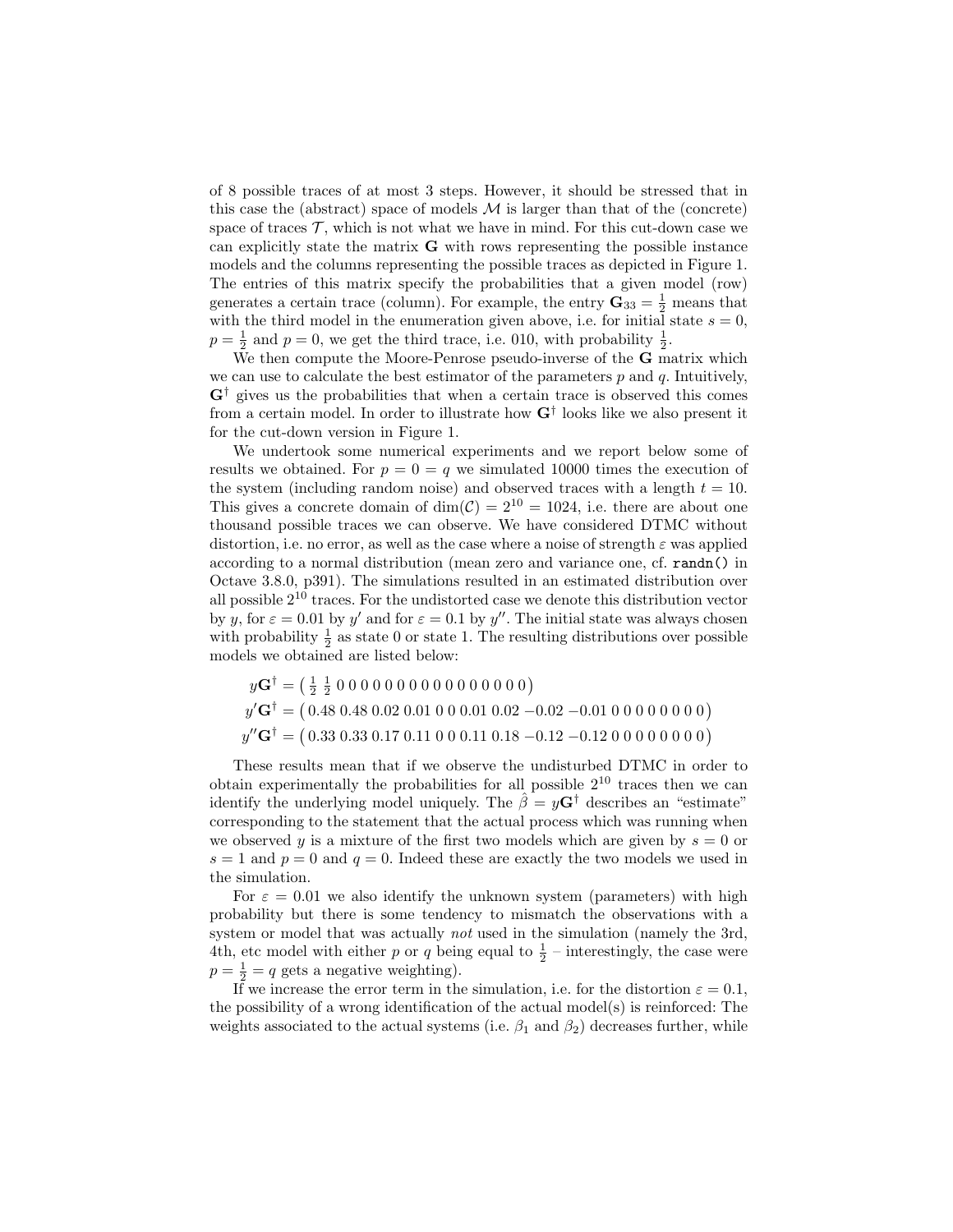other possible models get stronger. Clearly, if we further increase  $\varepsilon$  the estimate for  $\beta$  will still be the optimal one (BLUE) but ultimately it will not allow any meaningful identification of the actual system – we will get only (white) noise. We also get the same (qualitative) results for other choices of  $p$  and  $q$ .

## 6 Conclusions

We have presented a comparison of three different probabilistic semantics: (i) Kozen's I/O Fixed-Point Semantics, (ii) a Linear Operator Semantics previously introduced by the authors, and finally (iii) a probabilistic version of the Maximal Trace Semantics. We have argued that Kozen's semantics can be recovered from the LOS as an abstract limit of the LOS (cf. [28]) and that the abstraction  $\alpha_s$  in [7, Section 7.4] in fact gives Kozen's semantics (by collecting the information/probability along finite, i.e. terminating, traces in the MTS) rather than the LOS. We also demonstrated that the LOS in fact contains more information than the MTS (namely information about the label or program counter) but that otherwise LOS and MTS are essentially equivalent.

The second part of this paper relates the Probabilistic Abstract Interpretation framework introduced in [5] with the most widely used statistical technique, namely Linear Regression. We have already shown in [5] that classical Abstract Interpretations can be recovered (as the support of a PAI) from a Probabilistic Abstract Interpretation. We have extended the (re)construction of the LOS from the MTS alluded to in [7] – though this involves the "abstraction"  $\bar{\alpha}_s$  rather than  $\alpha_s$  – to deal also with distorted observation of traces. This allows for a bridge between statistics (testing) and static program analysis. Intended application areas include problems in computer security like covert channels and non-interference notions reinterpreted as concepts related to system identification.

Our semantical presentation was restricted to finite state spaces. However a full treatment of the different semantical models is possible though slightly more complex as it involves a deeper study of the underlying measure-theoretic notion (e.g. the  $\sigma$ -algebras generated by trace pre-fixes) as well as topological notions (e.g. Hilbert vs Banach spaces and their operators, weak limits etc., cf. [28]). Another restriction is the exclusion of (pure) non-determinism in our model. The reason for this is more a conceptual than a technical one (though the absence of a normalisation condition seems to require a consideration, for example, of unbounded operators for pure non-determinism). Arguably, we can simulate non-determinism by parametric, unknown probabilities.

Finally, it might be worth pointing out the rich literature on filtering, system identification, Hidden Markov Models (e.g. [44–46]), and related topics which we did not discuss but which are clearly related. Our approach to Linear Regression could be considered to be very simple and basic. However, we think it is worth to highlighten the relationship between PAI and statistics. Given the role of least square methods – i.e. the Moore-Penrose pseudo-inverse – play in control theory etc. – for example, for the well-known and celebrated technique of Kalman filters [11] – we aim to further explore this field.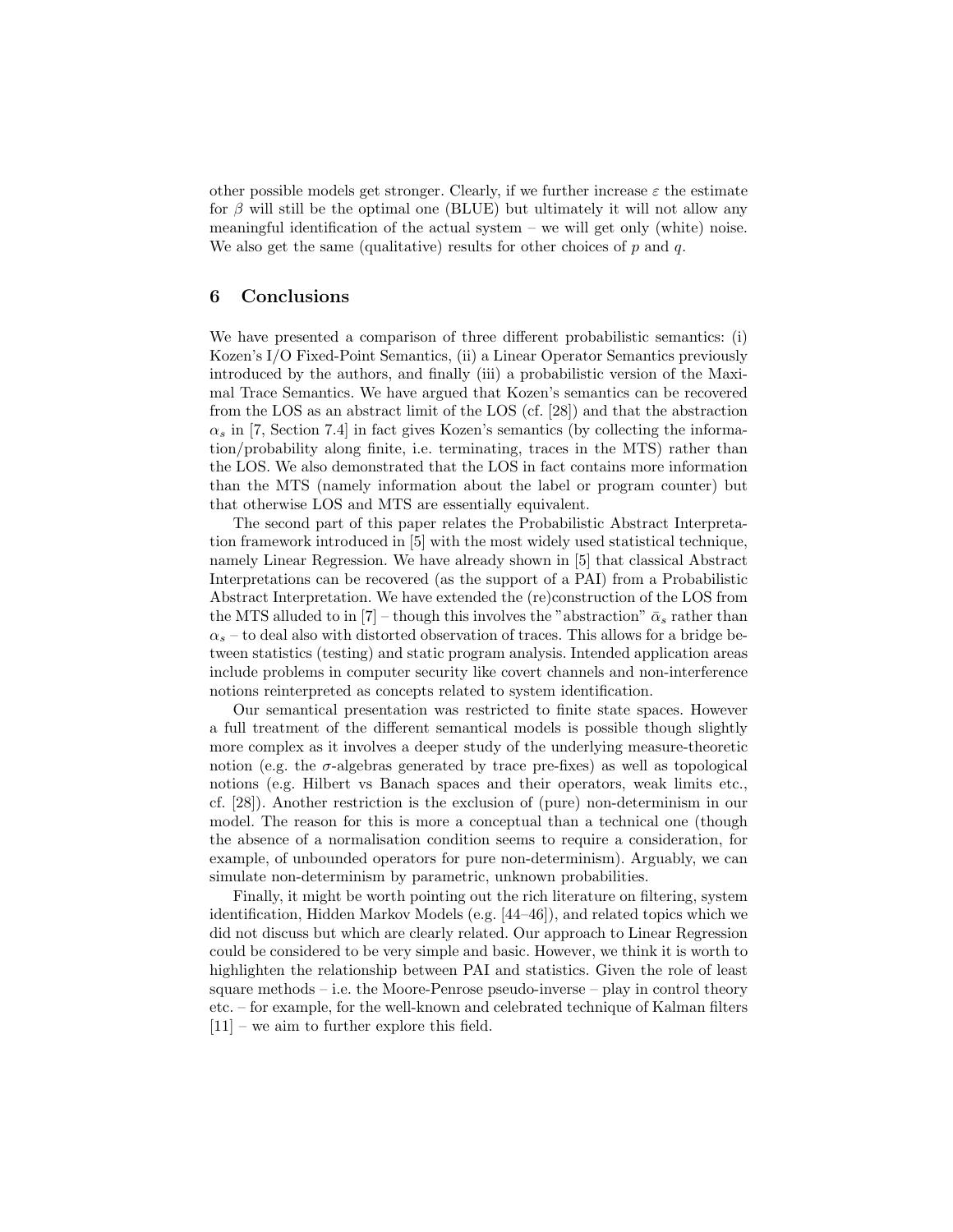### References

- 1. Jones, N.D., Nielson, F.: Abstract Interpretation: A Semantics-Based Tool for Program Analysis. In: Handbook of Logic in Computer Science. Clarendon Press, Oxford (1985) 527–636
- 2. Nielson, F.: Strictness analysis and denotational abstract interpretation. Information and Computation **76**(1) (1988) 29 – 92
- 3. Nielson, F., Nielson, H.R.: Infinitary control flow analysis: a collecting semantics for closure analysis. In: Proceedings of POPL'97, ACM Press (1997) 332–345
- 4. Nielson, F., Nielson, H.R., Hankin, C.: Principles of Program Analysis. Springer Verlag (1999)
- 5. Di Pierro, A., Wiklicky, H.: Concurrent Constraint Programming: Towards Probabilistic Abstract Interpretation. In: Proceedings of PPDP'00, ACM (2000) 127–138
- 6. Di Pierro, A., Wiklicky, H.: Measuring the precision of abstract interpretations. In: Proceedings of LOPSTR'00. Volume 2042 of LNCS., Springer Verlag (2001) 147–164
- 7. Cousot, P., Monerau, M.: Probabilistic abstract interpretation. In Seidel, H., ed.: Proceedings of ESOP'12. Volume 7211 of LNCS., Springer Verlag (2012) 166–190
- 8. Campbell, S.L., Meyer, C.D.: Generalized Inverses of Linear Transformations. Pitman – Dover, London (1979)
- 9. Deutsch, F.: Best Approximation in Inner-Product Spaces. Springer Verlag (2001)
- 10. Ben-Israel, A., Greville, T.N.E.: Gereralized Inverses Theory and Applications. second edn. CMS Books in Mathematics. Springer Verlag (2003)
- 11. Albert, A.: Regression and the Moore-Penrose Pseudoinverse. Volume 94 of Mathematics in Science and Engineering. Elsevier (1972)
- 12. Kozen, D.: Semantics of probabilistic programs. J. Comput. Syst. Sci. 22(3) (1981) 328–350
- 13. Di Pierro, A., Sotin, P., Wiklicky, H.: Relational analysis and precision via probabilistic abstract interpretation. In: Proceedings of QAPL'08. Volume 220(3) of ENTCS., Elsevier (2008) 23–42
- 14. Di Pierro, A., Hankin, C., Wiklicky, H.: Probabilistic semantics and analysis. In: Formal Methods for Quantitative Aspects of Programming Languages. Volume 6155 of LNCS. Springer Verlag (2010) 1–42
- 15. Di Pierro, A., Hankin, C., Wiklicky, H.: Probabilistic lambda calculus and quantitative program analysis. Journal of Logic and Computation 15(2) (2005) 159–179
- 16. Ramsey, N., Pfeffer, A.: Stochastic lambda calculus and monads of probability distributions. ACM SIGPLAN Notices 37(1) (2002) 154–165
- 17. Pfeffer, A.: Practical Probabilistic Programming. Manning (2015)
- 18. Di Pierro, A., Hankin, C., Wiklicky, H.: Probabilistic linda-based coordination languages. In de Boer, F., Bonsangue, M., Graf, S., de Roever, W.P., eds.: Proceedings of FMCO 2004. Volume 3657 of LNCS., Springer Verlag 120–140
- 19. Priami, C.: Stochastic  $\pi$ -calculus. Computer Journal  $38(7)$  (1995) 578–589
- 20. Hillston, J.: A Compositional Approach to Performance Modelling. Cambridge University Press (1996)
- 21. Di Pierro, A., Hankin, C., Wiklicky, H.: A systematic approach to probabilistic pointer analysis. In: Proceedings of APLAS'07. Volume 4807 of LNCS., Springer Verlag (2007) 335–350
- 22. Jones, C., Plotkin, G.D.: A probabilistic powerdomain of evaluations. In: Proceedings of LICS'89, IEEE (1989) 186–195